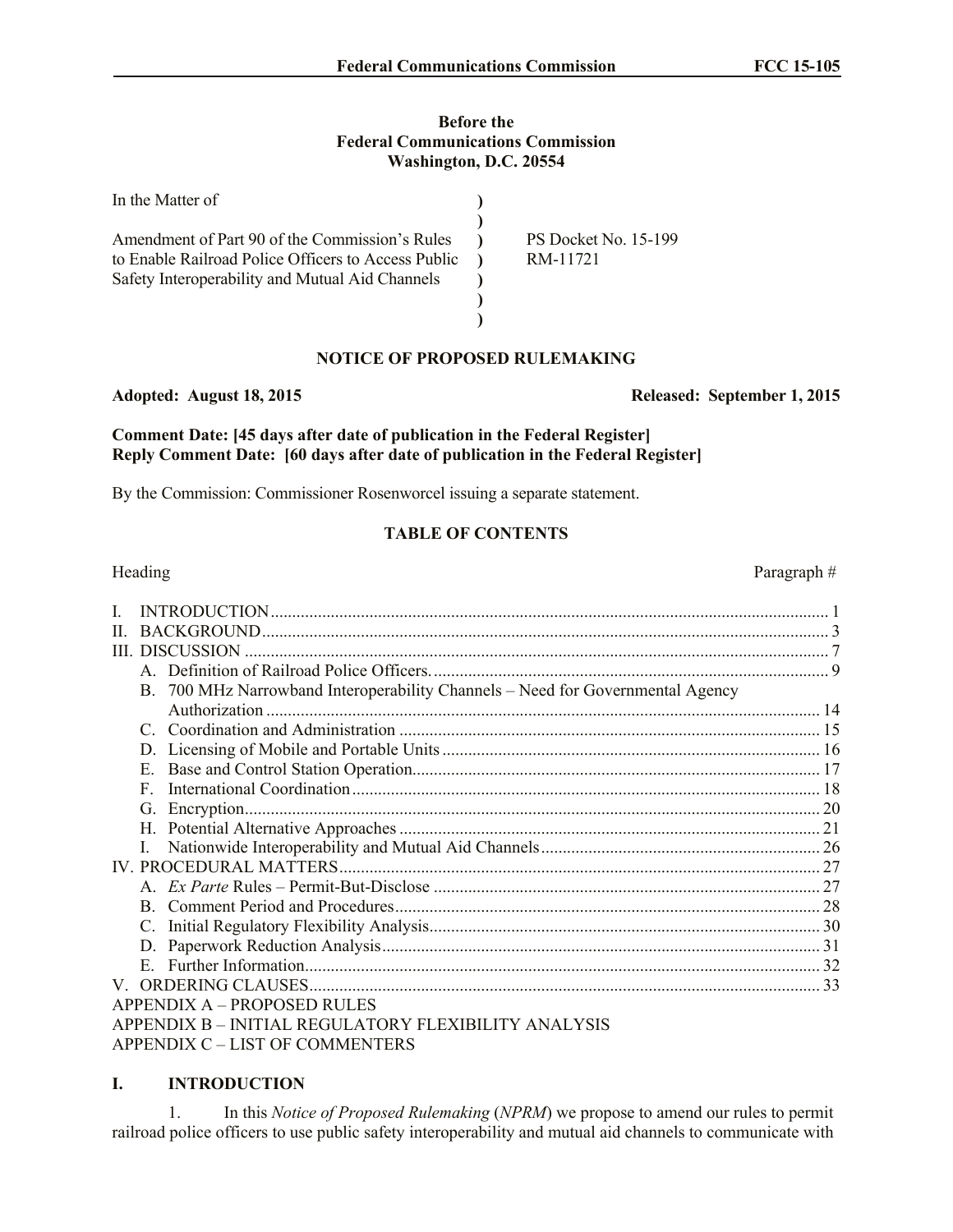public safety entities already authorized to use those band segments.<sup>1</sup> We believe that allowing railroad police officers to use these channels will promote interoperability and facilitate improved emergency response in railroad-related emergencies and eliminate unnecessary regulatory barriers to use of these channels.

2. Specifically, we propose to permit railroad police officers that are empowered to carry out law enforcement functions to use public safety interoperability and mutual aid channels in the VHF  $(150-174 \text{ MHz and } 220-222 \text{ MHz})$ ,  $^2$  UHF  $(450-470 \text{ MHz})$ , 700 MHz narrowband  $(764-776/794-806 \text{ MHz})$ MHz) and 800 MHz National Public Safety Planning Advisory Committee (NPSPAC) bands (806- 809/851-854 MHz). In addition, we propose to publish a list in our rules of the designated nationwide VHF, UHF, 700 MHz and 800 MHz public safety interoperability channels. We believe that these measures will enhance the ability of railroad police to carry out their law enforcement responsibilities by facilitating interoperability with Federal, State, Local and Tribal public safety entities.

# **II. BACKGROUND**

3. The Commission's rules currently provide that governmental entities and certain nongovernmental entities and individuals with public safety responsibilities are eligible for licensing on public safety spectrum in the VHF, UHF and 800 MHz bands.<sup>3</sup> Slightly more restrictive eligibility criteria apply to the 700 MHz narrowband channels.<sup>4</sup> None of these rules includes railroad police as eligible users.

4. In its Petition, NPSTC proposes that the Commission license railroad police to operate on public safety interoperability frequencies for which they currently are not eligible.<sup>5</sup> NPSTC submits that railroad police "have an increasing need for effective and expeditious communications interoperability with members of local and state law enforcement, fire and emergency medical organizations that do meet the Commission's eligibility requirements."<sup>6</sup> On May 30, 2014, the Public Safety and Homeland Security Bureau issued a *Public Notice* seeking comment on the NPSTC Petition.<sup>7</sup>

5. Commenters uniformly support the NPSTC proposal, citing the safety of life and property role that railroad police officers play in emergencies.<sup>8</sup> In particular, the United States

 $3$  47 C.F.R. § 90.20(a).

4 47 C.F.R. § 90.523.

 $\overline{a}$ 

 $5$  The eligibility criteria for the 700 MHz narrowband channels in 47 C.F.R. § 90.523 are somewhat more restrictive because they are governed by the definition of "public safety services" contained in Section 337(f)(1) of the Communications Act of 1934, as amended, which applies to the 700 MHz band. 47 U.S.C. § 337(f). Section 337(f)(1) excludes nongovernment organizations from the statutory definition unless they are "authorized by a governmental entity whose primary mission is the provision" of public safety services.  $47 \text{ U.S.C.} \text{ } \text{\$} 332(f)(1)(B)(ii)$ .

<sup>6</sup> Petition for Rulemaking of the National Public Safety Telecommunications Council, RM-11721, at 4 (filed May 27, 2014) (Petition).

<sup>7</sup> Public Safety and Homeland Security Bureau Seeks Comment on Petition for Rulemaking of the National Public Safety Telecommunications Council Requesting Modification of Part 90 of the Commission's Rules to Enable Railroad Police to Access Frequencies Reserved for Public Safety Interoperability, RM-11721, *Public Notice*, 29 FCC Rcd 5852 (PSHSB 2014) (*Railroad Police PN*).

(continued….)

<sup>&</sup>lt;sup>1</sup> The terms "interoperability channels" and "mutual aid channels" are functionally synonymous however the mutual aid channel nomenclature is used only with reference to five channels in the 800 MHz NPSPAC band and ten channels in the 220-222 MHz band (channels 161-170).

<sup>&</sup>lt;sup>2</sup> In the 220-222 MHz band, we propose to amend 47 C.F.R. § 90.720 to permit railroad police officers to access the ten channels available for public safety and mutual aid (*i.e.* channels 161-170).

<sup>&</sup>lt;sup>8</sup> See Comments of Association of American Railroads (AAR); Comments of Adrian & Blissfield Rail Road Company at 2 (ADBF); Comments of American Short Line and Regional Railroad Association (ASLRRA) at 2;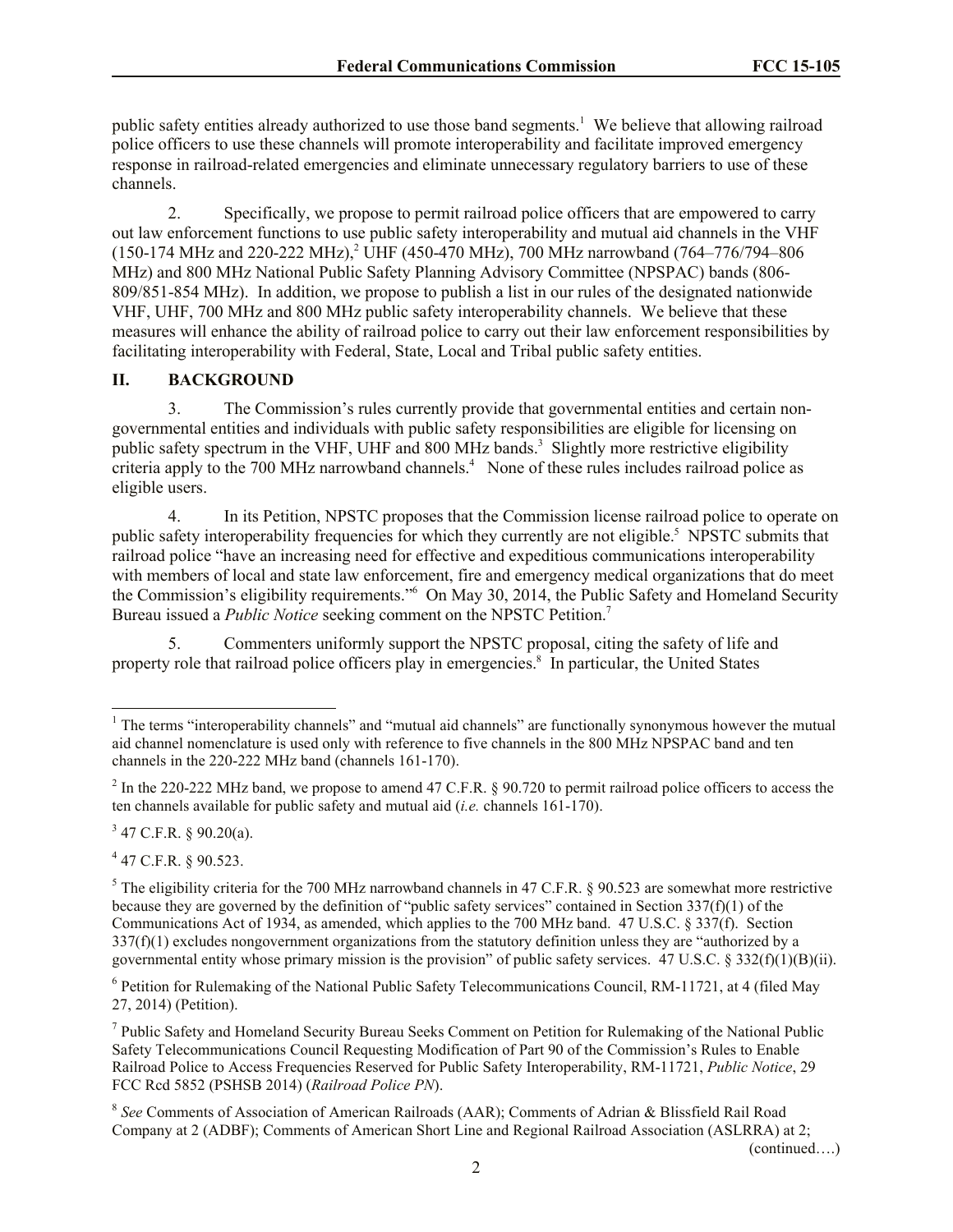Department of Transportation (DOT) and the Federal Railroad Administration (FRA), an operating administration within DOT, filed comments in support of the petition. DOT and FRA emphasize the key role of railroad police in promoting the safety and security of the rail network, and note DOT's statutory authority to prescribe regulations certifying and commissioning railroad police so that in specified circumstances they "may enforce the laws of any jurisdiction in which the rail carrier owns property." 9 In light of these considerations, DOT and FRA urge that "[r]ailroad operators and employees must be able to communicate quickly and efficiently with first responders to address problems and respond to emergencies."<sup>10</sup>

6. The Association of American Railroads (AAR) and the American Short Line and Regional Railroad Association (ASLRRA) also filed comments supporting the petition, expressing similar interests in ensuring that railroad police have interoperable communications with public safety officials.<sup>11</sup> These commenters point out that Congress has made grant funding available to enable railroads to obtain communications equipment that is interoperable with Federal, State, local and tribal governments.<sup>12</sup> Another commenter contends that railroads have been hindered from participating in emergency exercise training due to a lack of interoperable communications with law enforcement and other emergency responders.<sup>13</sup>

# **III. DISCUSSION**

7. In accidents involving railroads or security incidents involving the U.S. rail network, public safety personnel and railroad police officers frequently need to communicate with one another. Train derailments, for example, which can result in significant passenger injuries and loss of life, can require large, multi-jurisdictional responses, including railroad police, state and local police officers, firefighters, and officials from the Federal Bureau of Investigation and the Department of Homeland Security. To support emergency response to such multi-jurisdictional events, and to meet localized law enforcement requirements on railroads, we propose to amend our rules to facilitate railroad police access to the interoperability channels. Interoperability between public safety agencies and railroad police officers is also essential in training exercises for coordinated response to emergencies. Congress recognized the importance of interoperability for railroad police when it enacted the Implementing Recommendations of the 9/11 Commission Act of 2007 (9/11 Recommendations Act), which provides that railroad grant funding may be used, *inter alia*, to acquire "communications equipment, including equipment that is interoperable with Federal, State, and local agencies and tribal governments[.]"<sup>14</sup>

8. In light of these considerations, we propose to designate railroad police as eligible users of public safety interoperability and mutual aid channels in order to communicate with public safety licensees on those channels. We seek comment on how this capability best should be implemented consistent with the Commission's policies and statutory authority. In that connection, we seek comment on simplifying our rules to facilitate interoperability between public safety and railroad police nationwide.

(Continued from previous page)

 $9$  47 U.S.C. § 28101(a).

<sup>10</sup> DOT Comments at 1.

Comments of Benjamin Black at 1; Comments of Motorola Solutions, Inc. at 2-3 (MSI); Comments of the U.S. Department of Transportation and Federal Railroad Administration at 1 (DOT).

 $11$  AAR Comments at 4: ASLRRA Comments at 3.

<sup>&</sup>lt;sup>12</sup> AAR Comments at 2; ASLRRA Comments at 2.

<sup>&</sup>lt;sup>13</sup> ADBF Comments at 2.

<sup>14</sup> *See* Pub. L. No. 110-53, 121 Stat. 266, 434 § 1513 (codified at 6 U.S.C. § 1163(b)(8)).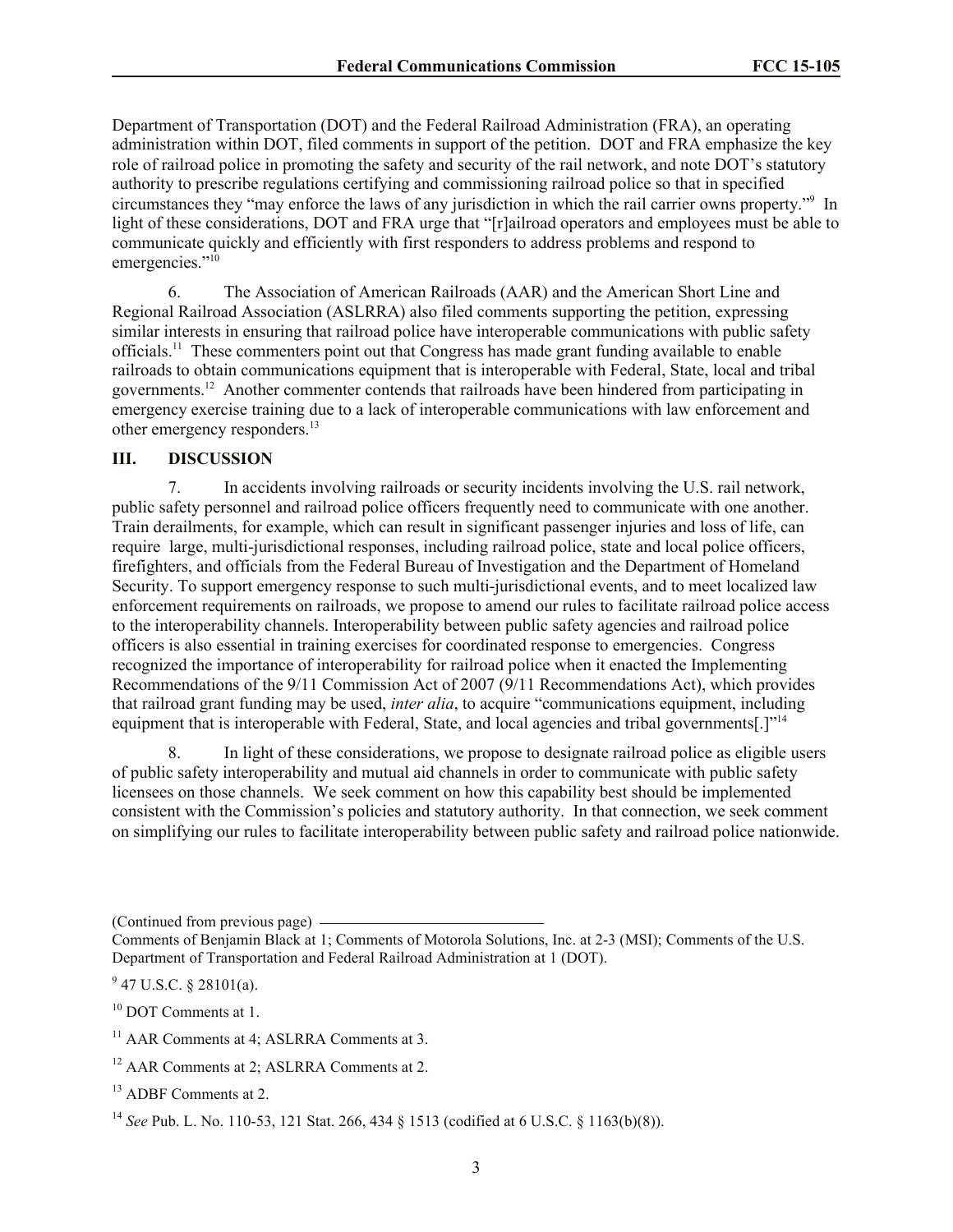# **A. Definition of Railroad Police Officers.**

9. One of the key questions that must be addressed is the appropriate definition of railroad police officers. In defining the class of users eligible to access the interoperability channels, we propose to use the definition set forth in the FRA rules, which define "railroad police officer" as follows:

(a) Railroad police officer means a peace officer who is commissioned in his or her state of legal residence or state of primary employment and employed by a railroad to enforce state laws for the protection of railroad property, personnel, passengers, and/or cargo.

(b) Commissioned means that a state official has certified or otherwise designated a railroad employee as qualified under the licensing requirements of that state to act as a railroad police officer in that state.

(c) Property means rights-of-way, easements, appurtenant property, equipment, cargo, facilities, and buildings and other structures owned, leased, operated, maintained, or transported by a railroad.<sup>15</sup>

The FRA rule appears to be sufficiently broad to include part-time and Amtrak police within the definition of railroad police officer.<sup>16</sup> Moreover, given that FRA uses this definition for its regulatory purposes, we believe using it in our rules would promote regulatory clarity and consistency. We seek comment on this proposal. In that connection, we propose to make explicit in our rules that the class of eligible users would include part-time and Amtrak railroad police officers meeting the FRA definition of railroad police officer. To streamline the licensing process, we also seek comment on allowing railroads or railroad police departments to obtain licenses for use by their individual railroad police officeremployees.

10. As an alternative, NPSTC proposes that the Commission define railroad police as eligible users in accordance with the definition contained in a resolution by the International Association of Chiefs of Police (IACP).<sup>17</sup> The IACP Resolution urges that public safety interoperability channels be available for use by railroad police who:

"…are certified and/or commissioned as a police officer under the laws of any state, in accordance with the regulations issued by the Secretary of the U.S. Department of Transportation and employed full time as a railroad police officer for a Class I, II, or III railroad, as defined by the U.S. Department of Transportation's Surface Transportation Board and recognized by the Federal Railroad Administration."<sup>18</sup>

11. Some commenters, however, suggest that the NPSTC definition is too restrictive, to the extent it does not include part-time railroad police officers or Amtrak police.<sup>19</sup> For example, ADBF and ASLRRA suggest extending eligibility to "[a]ny Class I, II, or III rail carrier, as those terms are defined at 49 C.F.R. § 1201, and Amtrak, for use by their railroad police officers for public safety interoperability

<sup>17</sup> Petition at 5 *citing* Resolution CTC.027.a13, IACP Support for Improved Railroad Police Communications, adopted at the 120<sup>th</sup> Annual Conference of the IACP, Philadelphia, PA, October 23, 2013 (IACP Resolution).

<sup>18</sup> Petition at 5.

l <sup>15</sup> *See* 49 C.F.R. § 207.2(a)-(c).

<sup>&</sup>lt;sup>16</sup> This provision implements section 1704 of the Crime Control Act of 1990 (formerly codified at 45 U.S.C. § 446 and now codified at 49 U.S.C. § 28101 (railroad police officers)) and applies to all railroads, "as such term is defined in section 202(e) of the Federal Railroad Safety Act (FRSA) of 1970, as amended, Public Law 91–458." 49 C.F.R. § 207.1. *See* 59 Fed. Reg. 6585 (Feb. 11, 1994). While it is unclear what definition this regulation intended to incorporate, the term "railroad" would appear to include Amtrak, which as noted below is specifically authorized to employ rail police.

<sup>19</sup> ADBF Comments at 4; ASLRRA Comments at 4.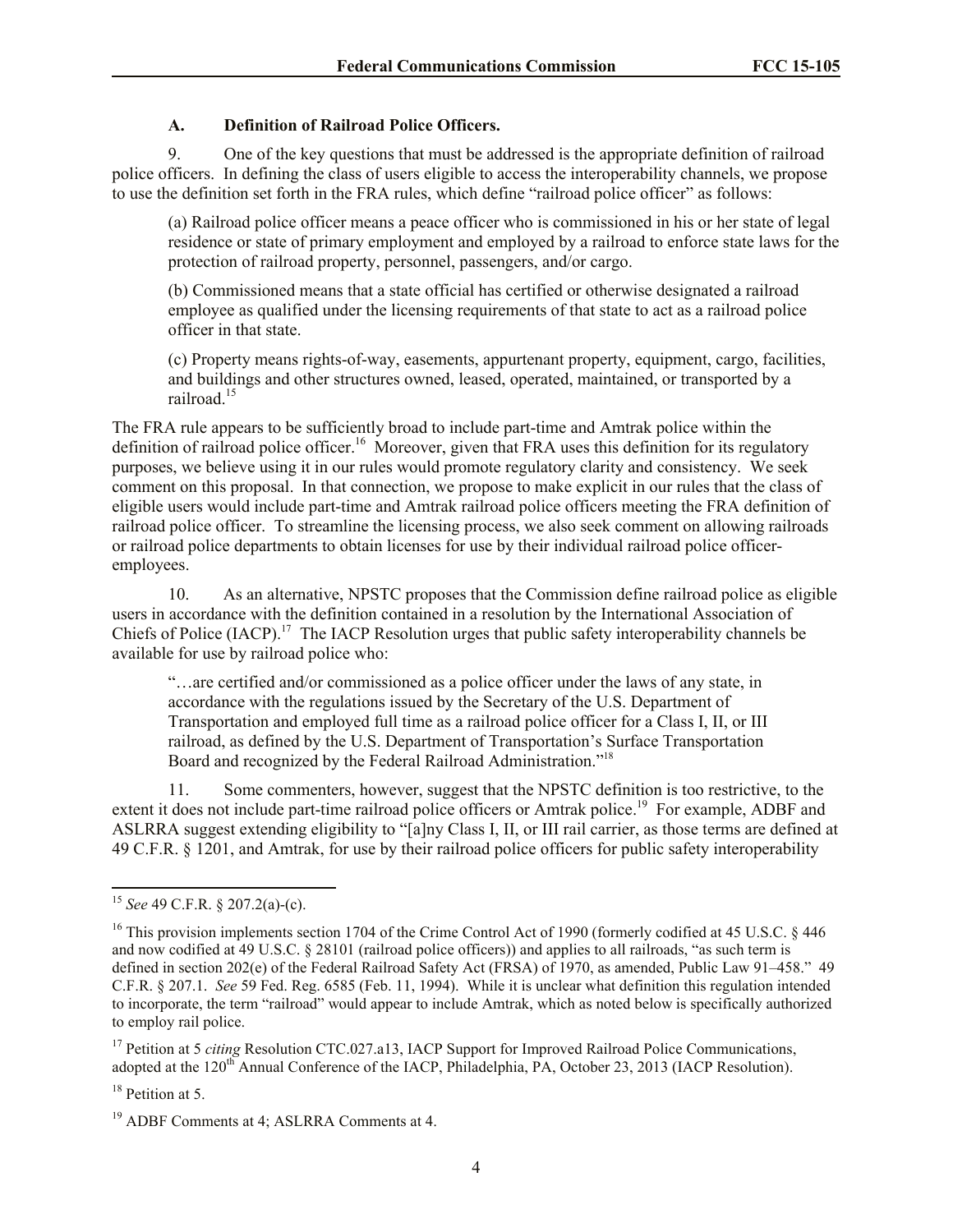communications essential to the law enforcement activities of the rail carrier."<sup>20</sup> AAR also supports including Amtrak police in the definition, noting that Amtrak is authorized by statute to employ rail police "to provide security for rail passengers and property of Amtrak," and that such rail police "who have complied with a State law establishing requirements applicable to rail police or individuals employed in a similar position may be employed without regard to the law of another State containing those requirements."<sup>21</sup>

12. We seek comment on this issue, and on any alternative definition of railroad police officer for this purpose. We note that Amtrak provides long-haul passenger (*e.g.* inter-city) service and that commuter and passenger rail systems serve the high-frequency transit needs of local and regional communities (*e.g.* urban and suburban areas). Thus, we ask commenters whether additional changes to the proposed definition of railroad police officer would be necessary to facilitate interoperability between public safety and railroad police officers serving local and regional commuter and passenger rail transit systems.

13. If we authorize railroad police to use interoperability channels, we believe it would be overly cumbersome to license each officer individually. Accordingly, we seek comment on licensing officers' employers, *e.g.,* the railroad police department or the railroad itself, with a condition limiting use of the interoperability frequencies to railroad police officers that meet the definition we adopt.

# **B. 700 MHz Narrowband Interoperability Channels – Need for Governmental Agency Authorization**

14. In the VHF, UHF and 800 MHz bands, we have the discretion to allow railroad police access to interoperability and mutual aid channels without requiring that they obtain further authorization from a governmental entity. In the 700 MHz narrowband spectrum, however, Section 90.523 of the Commission's rules requires non-governmental entities to be authorized by a "state or local governmental entity whose mission is the oversight of or provision of services, the sole or principal purpose of which is to protect the safety of life, health or property."<sup>22</sup> Rather than amend this rule, which stems directly from Section 337 of the Communications Act of 1934, as amended,<sup>23</sup> we propose that any application filed for use of 700 MHz narrowband channels by a railroad police entity that is not an independent law enforcement agency would have to be accompanied by an authorization from an appropriate "state or local government entity," *e.g.*, state or local police, or another governmental public safety licensee. We seek comment on this proposal. We also seek comment on whether we should require railroad police to obtain authorization from the same state or local governmental entity to license the VHF, UHF and 800 MHz interoperability channels or whether one authorization for each railroad police entity should suffice for all bands by default unless there is a need to restrict a band.

# **C. Coordination and Administration**

15. For administration of the VHF and UHF interoperability channels, the Commission has previously stated that it would rely on the designated public safety frequency coordinators to "jointly develop an interoperability plan regarding the management and nationwide use of these interoperability channels."<sup>24</sup> In contrast, administration of the 700 MHz narrowband interoperability channels is the

<sup>22</sup> 47 C.F.R. § 90.523(b)(1). The authorization must be in writing and as noted above cannot be used for services that the authorized entity makes commercially available to the public. 47 C.F.R. § 90.523(b)(3),(c) and (d).

 $^{23}$  47 U.S.C. § 337(f)(1).

l <sup>20</sup> *Id.* 

<sup>21</sup> AAR Comments at 3, *quoting* 47 U.S.C. § 24305(e).

<sup>&</sup>lt;sup>24</sup> Development of Operational, Technical and Spectrum Requirements for Meeting Federal, State and Local Public Safety Agency Communications Requirements Through the Year 2010, WT Docket No 96-86, *Third Memorandum Opinion and Order and Third Report And Order*, 15 FCC Rcd 19844,19885 ¶90 (2000) (*700 MHz Third Report and Order and Third Memorandum Opinion and Order).*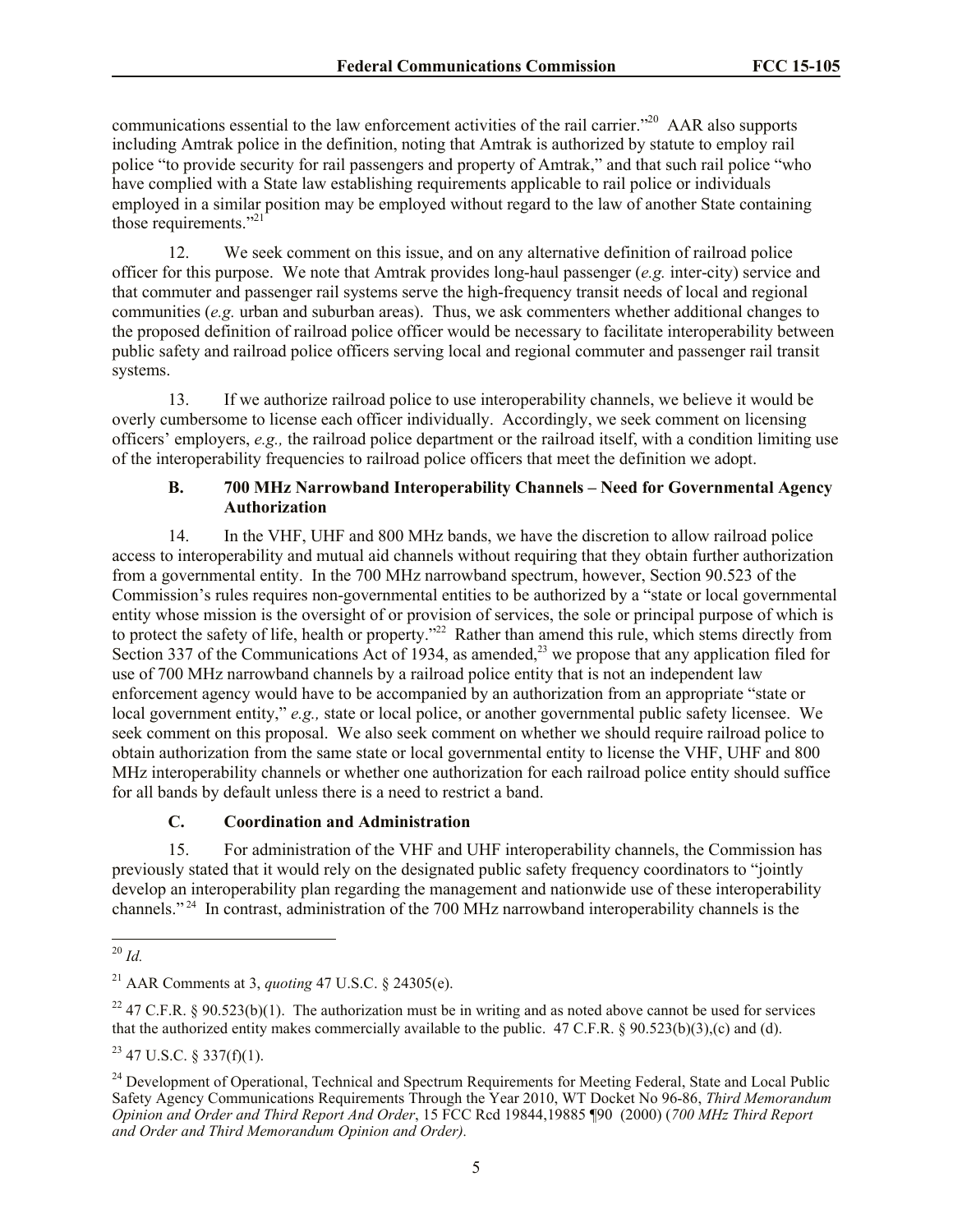responsibility of the states, and applications for such channels must be approved by a state-level agency or organization responsible for administering state emergency communications.<sup>25</sup> States may hold the license for the interoperability channels or approve other qualified entities to hold such licenses.<sup>26</sup> States may also delegate the approval process for interoperability channels to another entity such as a Regional Planning Committee (RPC).<sup>27</sup> In at least thirteen states, and Puerto Rico and the U.S. Virgin Islands, the 700 MHz RPCs administer the approval process for the 700 MHz interoperability channels.<sup>28</sup> We propose to apply the State or RPC's coordination and administration procedures for the relevant spectrum band to applications by or on behalf of railroad police to use interoperability channels. In the event an RPC denies a railroad police request for coordination to access the interoperability channels, we propose that the reasons therefor be reported to the Public Safety and Homeland Security Bureau so that the Commission can evaluate any issues that may arise regarding coordination and administration of railroad police access. We seek comment on whether any other changes to these procedures are needed to facilitate the use of interoperability and mutual aid channels by railroad police

# **D. Licensing of Mobile and Portable Units**

l

16. With respect to how we should authorize mobile and portable units for use by railroad police when those mobile and portable units are not associated with a base station license, we propose to employ a "blanket licensing" approach, $^{29}$  in which railroad police officers would be authorized to operate

<sup>26</sup> 47 C.F.R. §§ 90.525. We note that the interoperability spectrum is distinct from the 700 MHz narrowband State License spectrum. *Id*. § 90.529.

<sup>27</sup> 47 C.F.R. § 90.525(b). Each state was required to notify the Commission by December 31, 2001, of its decision to administer the interoperability spectrum. *See* 700 MHz Public Safety Band – Announcement of Updates of Interoperability Spectrum Administration Decisions, WT Docket 96-86, *Public Notice*, 17 FCC Rcd 16535 (WTB 2002). The following States elected to manage the interoperability spectrum either by forming a State Interoperability Executive Committee (SIEC) or by using an existing state entity to perform the functions of a SIEC: Alaska, Arizona, Arkansas, California, Connecticut, Delaware, Florida, Hawaii, Illinois, Indiana, Iowa, Kansas, Kentucky, Louisiana, Maine, Maryland, Massachusetts, Mississippi, Missouri, Nebraska, Nevada, New Hampshire, New Jersey, New York, North Carolina, North Dakota, Oklahoma, Oregon, Pennsylvania, Rhode Island, South Carolina, Tennessee, Texas, Utah, Virginia, Washington, Wisconsin, and the District of Columbia. Subsequent to the December 31, 2001 deadline, Idaho and Ohio elected to assume responsibility for administering the interoperability channels.

<sup>28</sup> Montana specifically delegated the management of the interoperability spectrum to its 700 MHz Regional Planning Committee. The Commission received no responses from the following states prior to the December 31, 2001 deadline: Puerto Rico, the U.S. Virgin Islands, Alabama, Colorado, Georgia, Michigan, Minnesota, New Mexico, South Dakota, Vermont, West Virginia and Wyoming. Consequently, the applicable 700 MHz RPCs have the responsibility for administering the interoperability spectrum. We note however, that the RPCs for the U.S. Virgin Islands, New Mexico, North Dakota, South Dakota, and Wyoming have not adopted 700 MHz regional plans as of the date of this *NPRM*.

<sup>29</sup> The Commission has previously used blanket licensing as an efficient means to facilitate interoperability between public safety entities. In setting aside interoperability spectrum and requiring all 700 MHz equipment to be capable of operating on the 700 MHz interoperability channels, the Commission noted that it sought to ensure that all public safety entities could communicate with one another, especially during disaster situations. *See Fourth Report and Order and Fifth NPRM*, 16 FCC Rcd at 2031 ¶ 30. "Blanket licensing all public safety licensees so that they are authorized for mobile operation, rather than requiring an individual license, better supports this objective." *Id*. The Commission noted that blanket licensing "eliminates many administrative burdens associated with licensing (*i.e.*, entities would not have to apply for a mobile license, and the Commission would not have to process the applications.)" *Id*.

<sup>25</sup> *See* 47 C.F.R. §§ 90.525(a)-(b). In 2001 the Commission decided that the states should be responsible for administration of the 700 MHz interoperability channels. *See* Development of Operational, Technical and Spectrum Requirements for Meeting Federal, State and Local Public Safety Agency Communications Requirements Through the Year 2010, WT Dockets No. 96-86, *Fourth Report and Order and Fifth Notice of Proposed Rulemaking*, 16 FCC Rcd 2020, 2025-26 ¶¶ 11-13 (2001) (*Fourth Report and Order and Fifth NPRM*).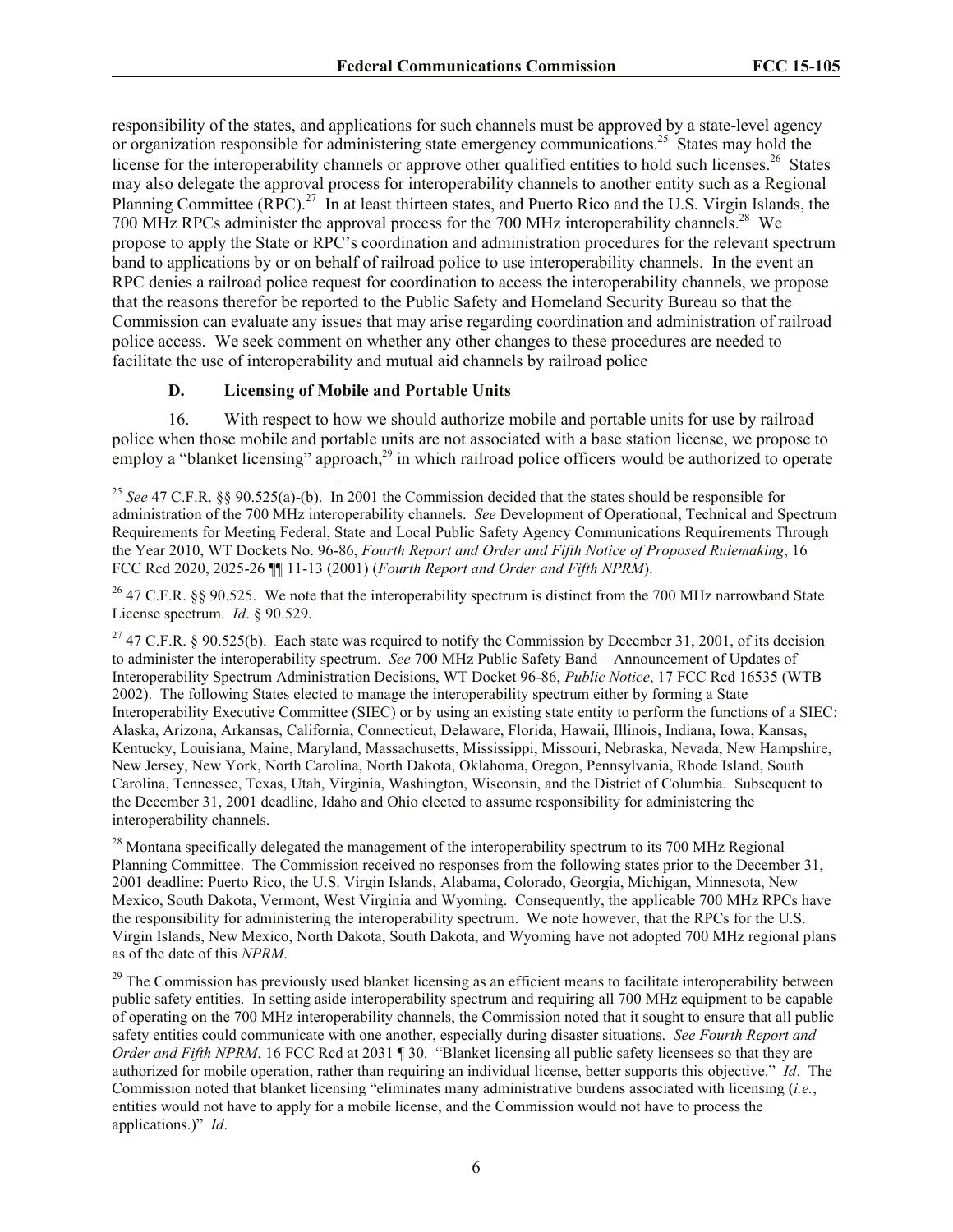on interoperability and mutual aid channels if their employer holds a Private Land Mobile Radio (PLMR) license of any category, *e.g.*, Industrial/Business (I/B). Blanket licensing for railroad police officers would parallel the provisions of Sections 90.179(j), 90.421(a)(3) and 90.525 of the Commission's rules, which explicitly authorize operation on 700 MHz interoperability channels by individuals operating under the authority of an entity licensed for any public safety frequency.<sup>30</sup> We seek comment on this proposal. We also seek comment on the alternative approach of issuing "mobile only" licenses to railroad police, *e.g.*, to accommodate railroad police in the event that their employers do not hold a PLMR license for base station infrastructure.<sup>31</sup> In either case, we seek comment on the appropriate geographical area in which railroad police should be authorized to operate portable and mobile units on interoperability channels. For example, should the geographic scope of the authorization be nationwide, a fixed distance from railroad rights of way, or some other defined area?

# **E. Base and Control Station Operation**

17. The NPSTC Petition did not advocate that railroad police be authorized to operate base stations and control stations on interoperability or mutual aid channels. Nevertheless, we seek comment on whether base and control station operation by railroad police on these channels should be allowed. If allowed, we propose that applications for base stations would have to be frequency-coordinated and, in the case of 800 MHz and 700 MHz narrowband channels, accompanied by concurrence of the relevant Regional Planning Committee.<sup>32</sup> We seek comment on this proposed approach.

# **F. International Coordination**

l

18. Operations on interoperability channels along our international borders are subject to agreements with Canada and Mexico. For instance, our agreements with Canada permit U.S. public safety licensees to communicate across the border with counterpart operators in Canada on the 700 MHz interoperability and 800 MHz mutual aid channels.<sup>33</sup> Our agreement with Mexico permits cross-border

 $30$  As a general matter, a public safety entity may operate mobile units on the 150-174 MHz, 220-220 MHz, 450-512 MHz, 700 MHz and 800 MHz NPSPAC interoperability channels without an individual license provided that such entity holds a Part 90 public safety license. *See, e.g. 700 MHz Third Report and Order and Third Memorandum Opinion and Order*, 15 FCC Rcd at 19885 ¶ 90 ("Public safety licensees who are eligible to hold a Part 90 license, or who are otherwise licensed under Part 90 of our Rules, can operate mobile units on these [*i.e.* 150-174 MHz and 450-512 MHz] interoperability channels without an individual license.") *citing* In the Matter of Development and Implementation of a Public Safety National Plan and Amendment of Part 90 to Establish Service Rules and Technical Standards for Use of the 821-824/866-869 MHz Bands by the Public Safety Services, Gen Docket No. 87- 112, *Report and Order*, 3 FCC Rcd 905,909 ¶¶ 30, 33-34 (1987) (base and control transmitters must be individually licensed to operate on the 800 MHz interoperability channels but all entities operating in accordance with an approved regional plan may operate mobile and portable equipment on the interoperability channels); 47 C.F.R. § 90.720(a) ("Part 90 licensees who meet the eligibility criteria of §§ 90.20(a)(1), 90.20(a)(2)(i), 90.20(a)(2)(ii),  $90.20(a)(2)$ (iii),  $90.20(a)(2)$ (iv),  $90.20(a)(2)$ (vii),  $90.20(a)(2)$ (ix), or  $90.20(a)(2)$ (xiii) are authorized by this rule to use mobile and/or portable units on Channels 161-170 throughout the United States, its territories, and possessions[.]").

<sup>&</sup>lt;sup>31</sup> Under a mobile-only authorization "a licensee may only operate hand-held or vehicular-mounted radios on the designated frequency in communication with other mobile units. The licensee may not operate or communicate with base stations on the frequency." *See, e.g.* Chevron USA, Inc. and Sprint Nextel, *Memorandum Opinion and Order*, WT Docket No. 02-55, 21 FCC Rcd 11313, note 10 (PSHSB 2006).

 $32$  There are 55 Regional Planning Committees (RPCs) geographically distributed across the U.S. that administer the 800 MHz NPSPAC channels and the 700 MHz General Use channels.

<sup>&</sup>lt;sup>33</sup> See Sharing Agreement Between the Department of Industry Canada and the Federal Communications Commission of the United States of America Concerning the Use of the Frequency Bands 768-776 MHz and 798- 806 MHz by the Land Mobile Service Along the Canada-United States Border at ¶ 3.2.4 (May 10, 2013) (Arrangement Q); Sharing Arrangement Between the Department of Industry of Canada and The Federal Communications Commission of the United States of America Concerning the Use of the Frequency Bands 806-824 (continued….)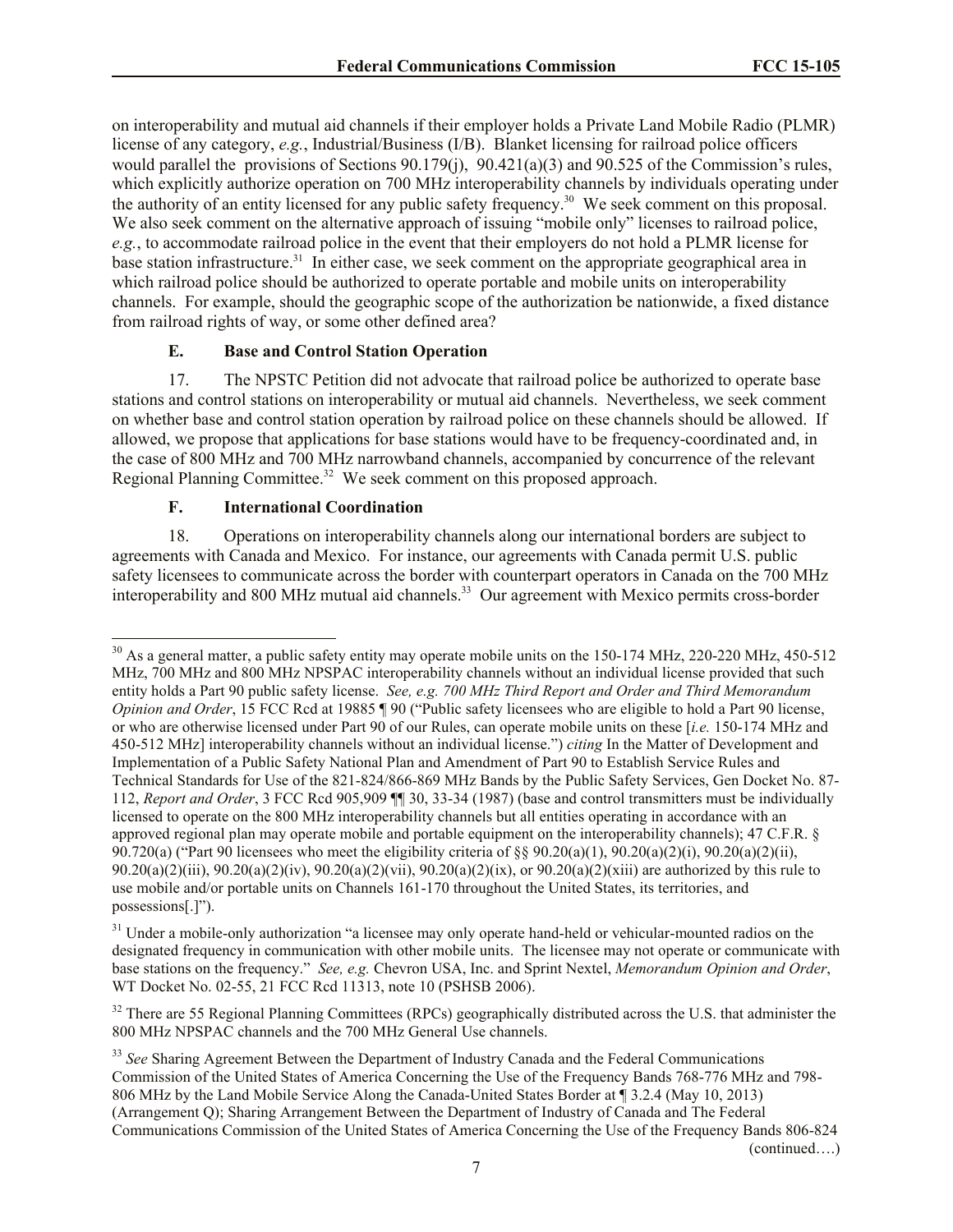use of the 800 MHz mutual aid channels, but does not extend to 700 MHz channels.<sup>34</sup> In the VHF and UHF bands, no specific channels are designated for cross-border communications with either Canada or Mexico, but licensees are permitted to use VHF or UHF channels on an *ad hoc* basis for cross-border interoperability communications provided all licensees on both sides of the border are properly licensed.<sup>35</sup>

19. We seek comment on how to address international coordination issues if we adopt our proposal to authorize railroad police use of U.S. interoperability channels. We propose that railroad police be allowed to use interoperability channels to communicate along and across the border with counterpart operators in Canada and Mexico to the same extent as any other eligible public safety entity, consistent with international agreements or existing rules applicable to the relevant spectrum band. We seek comment this proposal.

# **G. Encryption**

20. We note that Sections 90.553 and 90.531 of the Commission's rules<sup>36</sup> prohibit the use of encryption on the 700 MHz narrowband interoperability calling channels and believe that, as a matter of best practice, encryption should not be used on the interoperability calling channels in other bands. Encryption, however, may be useful on tactical interoperability channels, so long as a common encryption method is employed and the appropriate encryption keys distributed to all authorized users.<sup>37</sup> As an alternative to relying on best practices, we seek comment on whether to amend our rules to make clear that encryption may not be used on any of the interoperability calling channels by railroad police or any other eligible user.

# **H. Potential Alternative Authorization Approaches.**

21. *Operation of Mobile Units Not Under the Control of the Licensee.* We seek comment on whether the interoperability goals of this proceeding could also be accomplished through existing rules as an alternative to our main proposal. In addition to the blanket licensing and mobile-only licensing approaches discussed *supra,* we note AAR's observation that, while the Commission's current rules do not contemplate railroad police holding licenses for public safety interoperability frequencies, Section 90.421 permits some use of those frequencies by persons not holding a public safety license.<sup>38</sup> Specifically, Section 90.421 provides that mobile stations, which include vehicular-mounted and handheld units, "may be operated by persons other than the licensee" as provided in that section, "when necessary for the licensee to meet its requirements in connection with the activities for which it is

(Continued from previous page) MHz, and 851-869 MHz by the Land Mobile Service Along the Canada -United States Border at ¶ 3.2.3 (August 1, 2011) (Arrangement F).

<sup>34</sup> See Protocol Between the Department of State of the United States of America and the Secretariat of Communications and Transportation of the United Mexican States Concerning the Allotment, Assignment and Use of the 806-824/851-869 MHz and 896-901/935-940 MHz Bands for Terrestrial Non-Broadcasting Radiocommunication Services Along the Common Border at Article III,  $\P$  2 (June 8, 2012) (Mexico Protocol).

<sup>35</sup> Operations along the Canada border in the VHF and UHF bands are covered under an exchange of notes between the U.S. and Canada Governments. *See* Exchange of Notes between the Government of the United States of America and the Government of Canada Concerning the Coordination and Use of Radio Frequencies Above Thirty Megacycles per Second, with Annexes, as amended (October 24, 1962) (Above 30 MHz Agreement). The U.S. and Mexico have no formal agreement covering the VHF and UHF bands.

<sup>36</sup> 47 C.F.R. §§ 90.553, 90.531.

 $37$  47 C.F.R. § 90.553(b) ("If encryption is employed, then transmitters manufactured after August 11, 2014 must use the Advanced Encryption Standard (AES) specified in ANSI/TIA–102.AAAD–A: Project 25 Digital Land Mobile Radio–Block Encryption Protocol, approved August 20, 2009. Until 2030, manufacturers may also include the Digital Encryption Standard (DES) or Triple Data Encryption Algorithm (TDEA), in addition to but not in place of AES, for compatibility with legacy radios that lack AES capability.")

<sup>38</sup> AAR Comments at 6.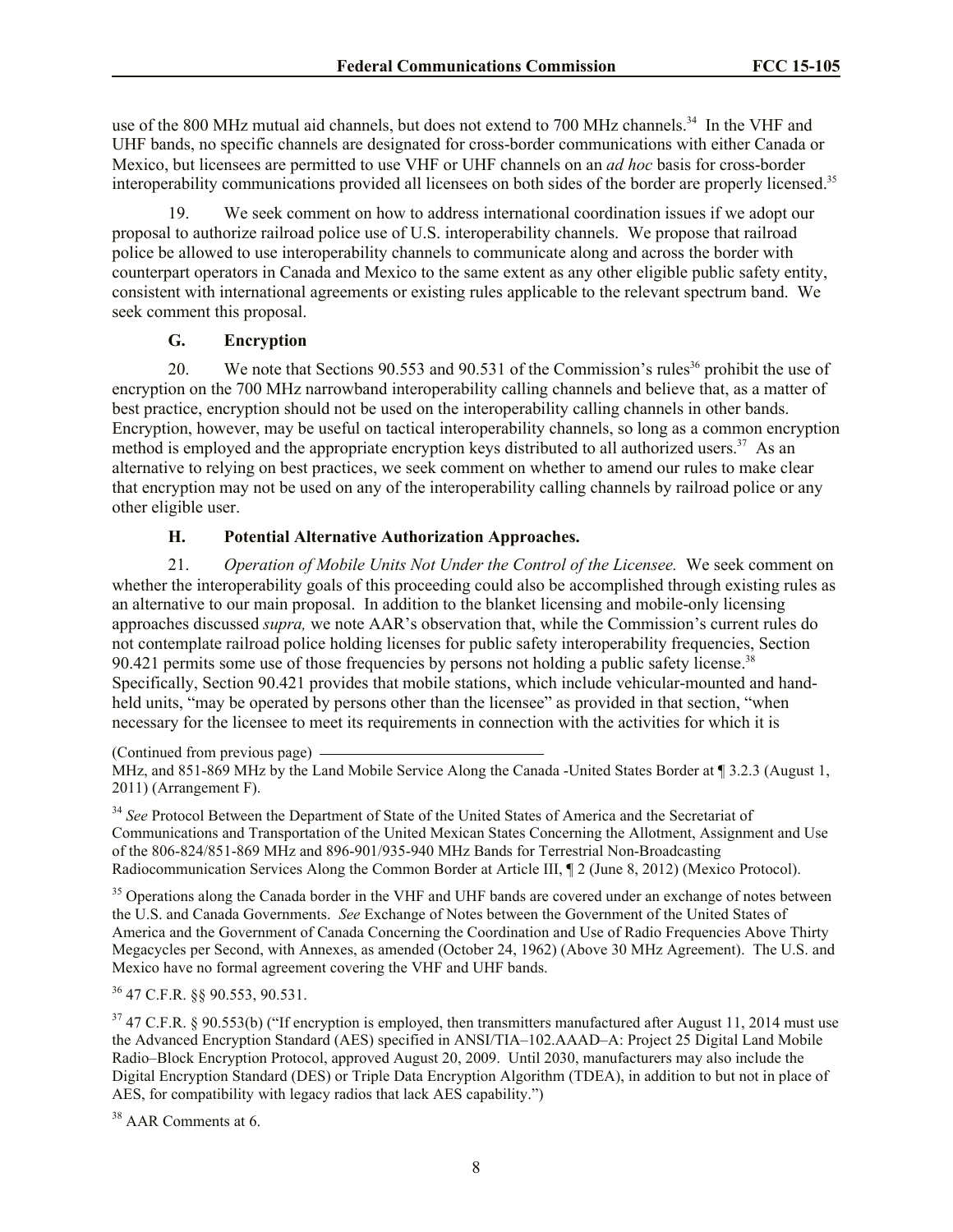licensed."<sup>39</sup> Section 90.421(a)(1) provides that mobile units "may be installed in any vehicle which in an emergency would require cooperation and coordination with the licensee, and in any vehicle used in the performance, under contract, of official activities of the licensee."<sup>40</sup>

AAR argues that Section 90.421 authorizes mobile units to be installed on trains where, in an emergency, railroad employees would need to cooperate and coordinate with State police.<sup>41</sup> AAR requests that any notice of proposed rulemaking not curtail what it characterizes as an important ability of non-licensees to communicate with public safety entities.<sup> $42$ </sup> MSI similarly recommends that the Commission "clarify that public safety licensees such as state police agencies have the flexibility under Section 90.421 of the Rules to contract with railroad police departments."<sup>43</sup>

23. As an alternative to our main proposal, we therefore seek comment on whether we should rely on Section 90.421 instead of licensing railroad police on interoperability channels. We note that if we were to do so, railroad police use of public safety spectrum under this rule could extend to other channels besides the interoperability channels. Thus we seek comment on whether it is desirable to permit railroad police access to public safety channels other than interoperability and mutual aid channels. We also seek comment on whether to amend Section 90.421 to more explicitly provide (1) that VHF, UHF and 800 MHz mobile and portable units may be operated by railroad police on the interoperability and mutual aid channels in an emergency; and (2) that railroad police when performing public safety services within the meaning of Section  $337(f)(1)^{44}$  of the Communications Act of 1934, as amended, may communicate using the 700 MHz public safety narrowband interoperability channels.<sup>45</sup>

24. *Shared Use of Radio Stations.* Generally, Part 90 licensees may share the use of their radio stations, including base and control stations and mobiles and portables, pursuant to Section 90.179 of the rules.<sup>46</sup> Under Section 90.179, "[a] station is shared when persons not licensed for the station control the station for their own purposes pursuant to the licensee's authorization." Shared use "may be either on a non-profit cost shared basis or on a for-profit private carrier basis."<sup>47</sup> However, "[p]ersons may share a radio station only on frequencies for which they would be eligible for a separate authorization."<sup>48</sup> There is, however, an exception made for Federal Government entities. Section

<sup>41</sup> AAR Comments at 6.

<sup>42</sup> *Id*.

l

<sup>43</sup> MSI Comments at 3 *citing* 47 C.F.R. § 90.421.

 $44$  47 U.S.C. § 337(f)(1).

<sup>45</sup> 47 C.F.R. § 90.421(a)(3).

<sup>46</sup> 47 C.F.R. § 90.179.

 $48$  47 C.F.R. § 90.179(a).

 $39$  47 C.F.R. § 90.421. If the number of such units, together with units operated by the licensee, exceeds the number of mobile units authorized to the licensee, license modification is required. *Id*. The licensee is responsible for taking necessary precautions to prevent unauthorized operation of such units not under its control. *Id*.

<sup>&</sup>lt;sup>40</sup> 47 C.F.R. § 90.421(a)(1). "This provision does not permit the installation of radio units in non-emergency vehicles that are not performing governmental functions under contract but with which the licensee might wish to communicate." *Id*. Section 90.421 also provides that [m]obile units licensed under § 90.20(a)(2)(iii) may be installed in a vehicle or be hand-carried for use by any person with whom cooperation or coordination is required for medical services activities." 47 C.F.R. § 90.421(a)(2).

<sup>&</sup>lt;sup>47</sup> *Id.* "If the licensee shares the land station on a non-profit, cost shared basis to the licensee, this shared use must be pursuant to a written agreement between the licensee and each participant which sets out (1) the method of operation, (2) the components of the system which are covered by the sharing arrangements, (3) the method by which costs are to be apportioned, and (4) acknowledgement that all shared transmitter use must be subject to the licensee's control. These agreements must be kept as part of the station records." 47 C.F.R. § 90.179(d).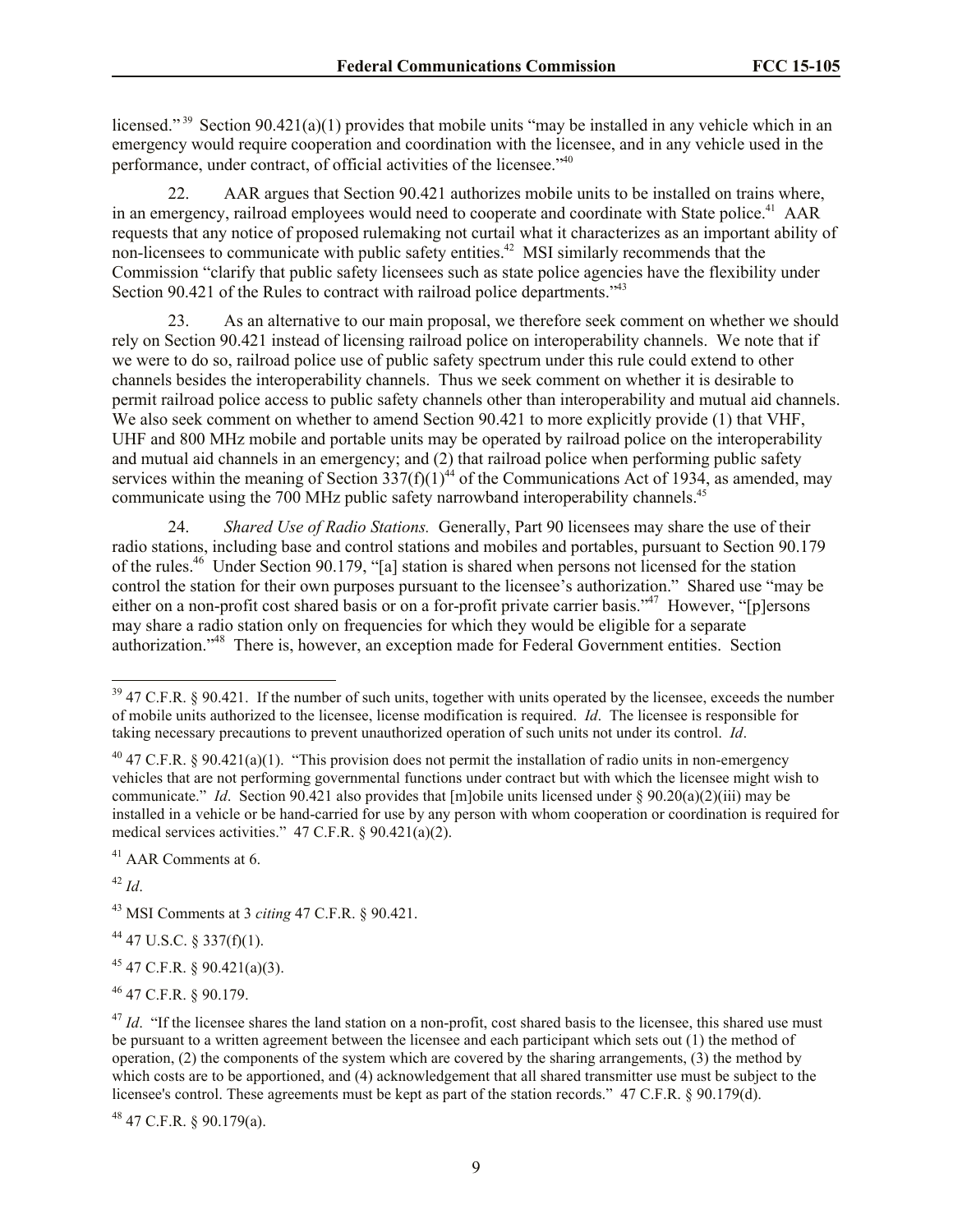$90.179(g)$  of the Commission's rules establishes that "licensees authorized to operate radio systems on Public Safety Pool frequencies designated in § 90.20 may share their facilities with Federal Government entities on a non-profit, cost-shared basis."<sup>49</sup>

25. Accordingly, as an alternative to the NPSTC proposal, we seek comment on whether sharing arrangements would be a viable alternative to address the interoperability needs of public safety and railroad police officers instead of licensing railroad police on the interoperability and mutual aid channels. Should we amend the rules to permit public safety licensees that are already licensed on the interoperability and mutual aid channels to share their facilities on a non-profit cost-shared basis with railroad police, similar to sharing with Federal Government entities?

# **I. Nationwide Interoperability and Mutual Aid Channels**

26. Finally, we propose to simplify our rules to further promote railroad police interoperability with Federal, State, Local and Tribal public safety entities. Specifically, we propose to list the nationwide interoperability channels in Section 90.20(i) of the Commission's rules.<sup>50</sup>

# **IV. PROCEDURAL MATTERS**

# **A.** *Ex Parte* **Rules – Permit-But-Disclose**

27. The proceeding this *NPRM* initiates shall be treated as a "permit-but-disclose" proceeding in accordance with the Commission's *ex parte* rules.<sup>51</sup> Persons making *ex parte* presentations must file a copy of any written presentation or a memorandum summarizing any oral presentation within two business days after the presentation (unless a different deadline applicable to the Sunshine period applies). Persons making oral *ex parte* presentations are reminded that memoranda summarizing the presentation must (1) list all persons attending or otherwise participating in the meeting at which the *ex parte* presentation was made, and (2) summarize all data presented and arguments made during the presentation. If the presentation consisted in whole or in part of the presentation of data or arguments already reflected in the presenter's written comments, memoranda or other filings in the proceeding, the presenter may provide citations to such data or arguments in his or her prior comments, memoranda, or other filings (specifying the relevant page and/or paragraph numbers where such data or arguments can be found) in lieu of summarizing them in the memorandum. Documents shown or given to Commission staff during *ex parte* meetings are deemed to be written *ex parte* presentations and must be filed consistent with Section 1.1206(b).<sup>52</sup> In proceedings governed by Section 1.49(f)<sup>53</sup> or for which the Commission has made available a method of electronic filing, written *ex parte* presentations and memoranda summarizing oral *ex parte* presentations, and all attachments thereto, must be filed through the electronic comment filing system available for that proceeding, and must be filed in their native format (*e.g.*, .doc, .xml, .ppt, searchable .pdf). Participants in this proceeding should familiarize themselves with the Commission's *ex parte* rules.

# **B. Comment Period and Procedures**

28. Pursuant to Sections 1.415 and 1.419 of the Commission's rules, 47 CFR §§ 1.415, 1.419, interested parties may file comments and reply comments on or before the dates indicated on the

l

 $49$  47 C.F.R. § 90.179(g). Additionally, Section 90.179(h) already provides that Industrial/Business licensees, such as railroad "licensees, authorized to operate radio systems on Industrial/Business Pool frequencies designated in §90.35 may share their facilities with Public Safety Pool entities designated in § 90.20 and with Federal Government entities on a non-profit, cost-shared basis." 47 C.F.R. § 90.179(h).

 $50$  47 C.F.R. § 90.20(i).

<sup>51</sup> 47 C.F.R. §§ 1.1200 *et seq.*

 $52$  47 C.F.R. § 1.1206(b).

<sup>53</sup> 47 C.F.R. § 1.49(f).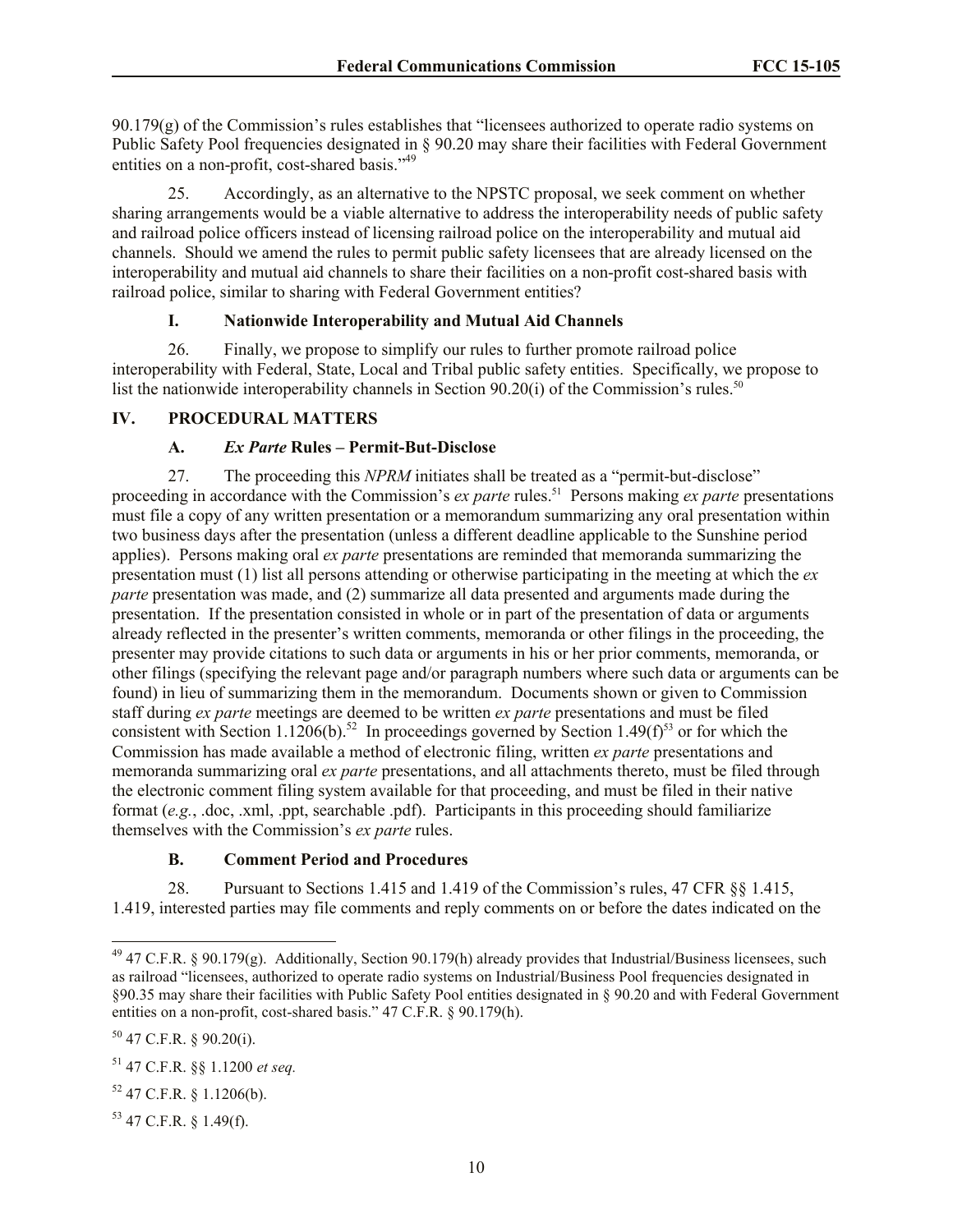first page of this document. Comments may be filed using the Commission's Electronic Comment Filing System (ECFS). *See Electronic Filing of Documents in Rulemaking Proceedings*, 63 FR 24121 (1998).

- Electronic Filers: Comments may be filed electronically using the Internet by accessing the ECFS: http://fjallfoss.fcc.gov/ecfs2/.
- Paper Filers: Parties who choose to file by paper must file an original and one copy of each filing. If more than one docket or rulemaking number appears in the caption of this proceeding, filers must submit two additional copies for each additional docket or rulemaking number.

Filings can be sent by hand or messenger delivery, by commercial overnight courier, or by firstclass or overnight U.S. Postal Service mail. All filings must be addressed to the Commission's Secretary, Office of the Secretary, Federal Communications Commission.

- All hand-delivered or messenger-delivered paper filings for the Commission's Secretary must be delivered to FCC Headquarters at  $445 \times 12^{th}$  St., SW, Room TW-A325, Washington, DC 20554. The filing hours are 8:00 a.m. to 7:00 p.m. All hand deliveries must be held together with rubber bands or fasteners. Any envelopes and boxes must be disposed of before entering the building.
- Commercial overnight mail (other than U.S. Postal Service Express Mail and Priority Mail) must be sent to 9300 East Hampton Drive, Capitol Heights, MD 20743.
- $\blacksquare$  U.S. Postal Service first-class, Express, and Priority mail must be addressed to 445 12<sup>th</sup> Street, SW, Washington DC 20554.

People with Disabilities: To request materials in accessible formats for people with disabilities (braille, large print, electronic files, audio format), send an e-mail to  $fcc504@$  fcc.gov or call the Consumer  $&$ Governmental Affairs Bureau at 202-418-0530 (voice), 202-418-0432 (tty).

29. Interested parties may view documents filed in this proceeding on the Commission's Electronic Comment Filing System (ECFS) using the following steps: (1) Access ECFS at http://www.fcc.gov/cgb/ecfs. (2) In the introductory screen, click on "Search for Filed Comments." (3) In the "Proceeding" box, enter the numerals in the docket number. (4) Click on the box marked "Retrieve Document List." A link to each document is provided in the document list. The public may inspect and copy filings and comments during regular business hours at the FCC Reference Information Center, 445 12th Street, SW, Room CY-A257, Washington, DC 20554. The public may also download this Fourth Report and Order and Fifth Further Notice of Proposed Rulemaking from the Commission's web site at http://www.fcc.gov/.

# **C. Initial Regulatory Flexibility Analysis**

30. As required by the Regulatory Flexibility Act of 1980 (RFA),<sup>54</sup> the Commission has prepared an Initial Regulatory Flexibility Analysis (IRFA) of the possible significant economic impact on small entities of the policies and rules proposed in the *NPRM*. The analysis is found in Appendix B. We request written public comment on the analysis. Comments must be filed by the same dates as listed on the first page of this document and must have a separate and distinct heading designating them as responses to the IRFA. The Commission**'**s Consumer and Governmental Affairs Bureau, Reference Information Center, will send a copy of this *NPRM*, including the IRFA, to the Chief Counsel for Advocacy of the Small Business Administration.

l

 $54$  5 U.S.C. § 603.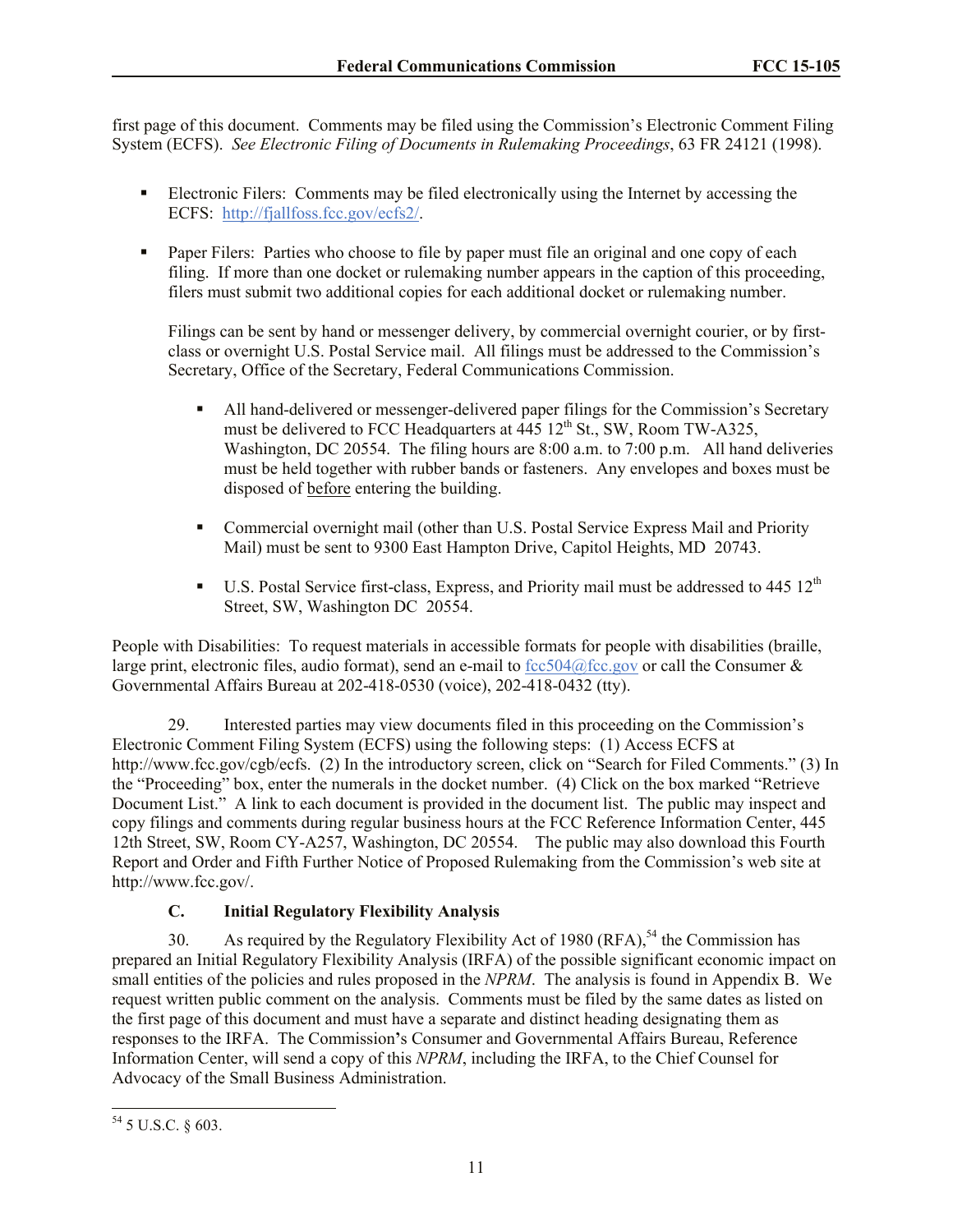# **D. Paperwork Reduction Analysis**

31. This *NPRM* contains proposed new or modified information collection requirements. Specifically, the Commission seeks comment on rule changes that would expand eligibility for interoperability and mutual aid channels, thus revising the number of respondents subject to certain existing information collection requirements (*i.e.* ICR Reference Number: 201403-3060-018, OMB Control No. 3060-0805; ICR Reference Number: 201311-3060-018, OMB Control No. 3060-0798; ICR Reference Number: 200111-3060-016, OMB Control No. 3060-0262; ICR Reference Number: 201404- 3060-023, OMB Control No. 3060-1198).<sup>55</sup> Moreover, the requirement *supra*, paragraph 14, that any application filed by a railroad police entity for use of 700 MHz narrowband channels would have to be accompanied by an authorization from such "state or local government entity," *e.g.,* state or local police, or a governmental public safety licensee, proposes a new or modified information collection. The Commission, as part of its continuing effort to reduce paperwork burdens, invites the general public and the Office of Management and Budget (OMB) to comment on the information collection requirements contained in this document, as required by the Paperwork Reduction Act of 1995, Public Law 104-13. Written comments on the PRA proposed information collection requirements must be submitted by the public, the OMB, and other interested parties on or before 60 days after publication of the Notice in the *Federal Register*. Comments should address: (a) whether the proposed collection of information is necessary for the proper performance of the functions of the Commission, including whether the information shall have practical utility; (b) the accuracy of the Commission's burden estimates; (c) ways to enhance the quality, utility, and clarity of the information collected; and (d) ways to minimize the burden of the collection of information on the respondents, including the use of automated collection techniques or other forms of information technology. In addition, pursuant to the Small Business Paperwork Relief Act of 2002, Public Law 107-198, *see* 44 U.S.C. 3506(c)(4), we seek specific comment on how we might further reduce the information collection burden for small business concerns with fewer than 25 employees.

# **E. Further Information**

32. For further information, contact John A. Evanoff, Attorney-Advisor, of the Public Safety and Homeland Security Bureau, Policy and Licensing Division, at (202) 418-0848, or by email to john.evanoff@fcc.gov.

# **V. ORDERING CLAUSES**

l

33. Accordingly, IT IS ORDERED, pursuant to Sections 1, 2, 4(i), 4(j), 301, 303, 316, and 337 of the Communications Act of 1934, as amended, 47 U.S.C. §§ 151, 152, 154(i), 154(j), 301, 303, 316, , and 337, that this *Notice of Proposed Rulemaking* is hereby ADOPTED.

34. IT IS FURTHER ORDERED that the Commission's Consumer and Governmental Affairs Bureau, Reference Information Center, SHALL SEND a copy of this *Notice of Proposed Rulemaking*, including the Initial Regulatory Flexibility Analysis, to the Chief Counsel for Advocacy of the Small Business Administration.

FEDERAL COMMUNICATIONS COMMISSION

Marlene H. Dortch **Secretary** 

<sup>55</sup> The Commission, however, does not propose to change the wording of these existing information collections. *See* Controlling Paperwork Burdens on the Public, 48 FR 13666, 13683 (1983) (discussing 5 C.F.R. § 1320.5(g) (previously  $1302.11(h)$ ).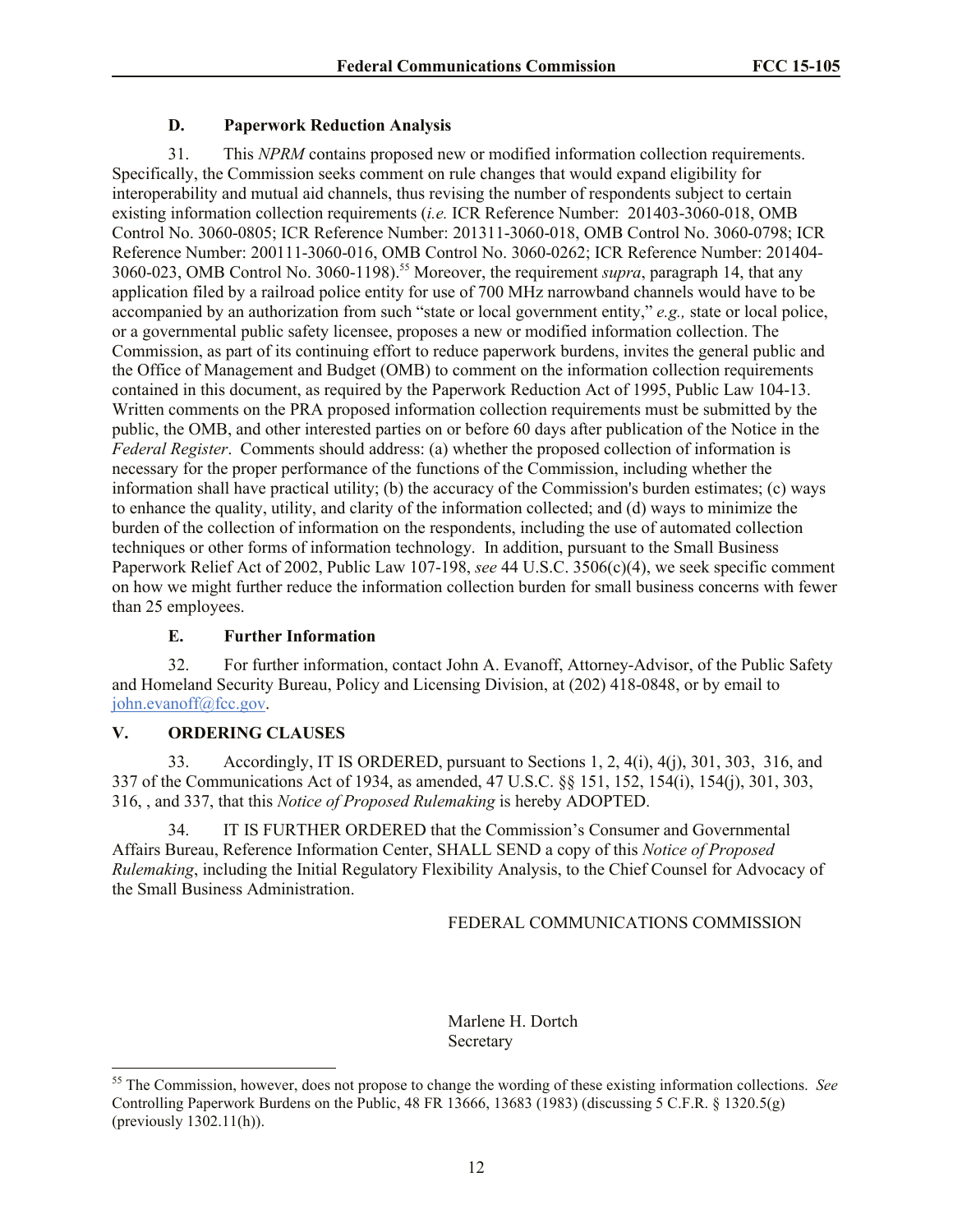#### **APPENDIX A**

#### **Initial Regulatory Flexibility Analysis**

1. As required by the Regulatory Flexibility Act of 1980, as amended  $(RFA)^{1}$  the Commission prepared this Initial Regulatory Flexibility Analysis (IRFA) of the possible significant economic impact on a substantial number of small entities by the policies and rules proposed in this *Notice of Proposed Rulemaking (NPRM)*. Written public comments are requested on this IRFA. Comments must be filed by the same dates as listed on the first page of the *NPRM* and must have a separate and distinct heading designating them as responses to this IRFA. The Commission will send a copy of the *NPRM*, including this IRFA, to the Chief Counsel for Advocacy of the Small Business Administration (SBA).<sup>2</sup> In addition, the *NPRM* and IRFA (or summaries thereof) will be published in the *Federal Register*. 3

#### **A. Need for, and Objectives of, the Proposed Rules**

2. The *NPRM* is intended to determine whether it is in the public interest, convenience and necessity to amend the Part 90 rules to reduce regulatory barriers and facilitate railroad police access to public safety interoperability and mutual aid channels. Specifically, in response to a Petition for Rulemaking filed by the National Public Safety Telecommunications Council (NPSTC), the *NPRM* seeks comment on expanding eligibility to allow railroad police officers employed by a Class I, Class II and Class III railroad as defined by the U.S. Department of Transportation's Surface Transportation Board (STB) and recognized by the Federal Railroad Administration (FRA) to operate on public safety interoperability channels in the VHF and UHF bands below 512 MHz, 700 MHz narrowband and 800 MHz NPSPAC band. Commenters were uniformly supportive of the NPSTC proposal, which the Public Safety and Homeland Security Bureau placed on *Public Notice*. These commenters, including the U.S. Department of Transportation, cited the safety of life and property role that railroad police officers play in emergencies. In certain emergencies, such as accidents involving railroads or security incidents involving the U.S. rail network, public safety personnel may need to communicate with railroad police. Additionally, Congress enacted the Implementing Recommendations of the 9/11 Commission Act of 2007 (9/11 Recommendations Act), which provides that railroad grant funding may be used, *inter alia*, to acquire "communications equipment, including equipment that is interoperable with Federal, State, and local agencies and tribal governments[.]" Therefore, in light of the record and expression of Congressional intent, the *NPRM* seeks comment on amending the eligibility rules applicable to interoperability spectrum.

3. As discussed in Sections D and E of this IRFA, the Commission has endeavored to keep the burdens associated with this rule change as simple and minimal as possible. The *NPRM* seeks comment on requiring railroad police officers to obtain governmental authorization to operate on the 700 MHz interoperability channels as required by Section 90.523 of the Commission's rules and Section 337(f)(1) of the Communications Act of 1934, as amended. Further, the *NPRM* seeks comment on requiring railroad police officers seeking to license the interoperability channels to obtain frequency coordination and submit a license application, in the event that it is decided that railroads can operate base and control stations on interoperability channels. Additionally, the *NPRM* seeks comment on alternatives to licensing on the interoperability channels in order to minimize the burden on railroad entities, as discussed in Section E of the IRFA. OMB, the general public, and other Federal agencies are invited to comment on the new or modified information collection requirements contained in this proceeding. In addition, we note that pursuant to the Small Business Paperwork Relief Act of 2002, Public Law 107-198,

l

<sup>&</sup>lt;sup>1</sup> See 5 U.S.C. § 603. The RFA, see 5 U.S.C. §§ 601–612, has been amended by the Small Business Regulatory Enforcement Fairness Act of 1996 (SBREFA), Pub. L. No. 104-121, Title II, 110 Stat. 857 (1996).

<sup>2</sup> *See* 5 U.S.C. § 603(a).

<sup>3</sup> *Id.*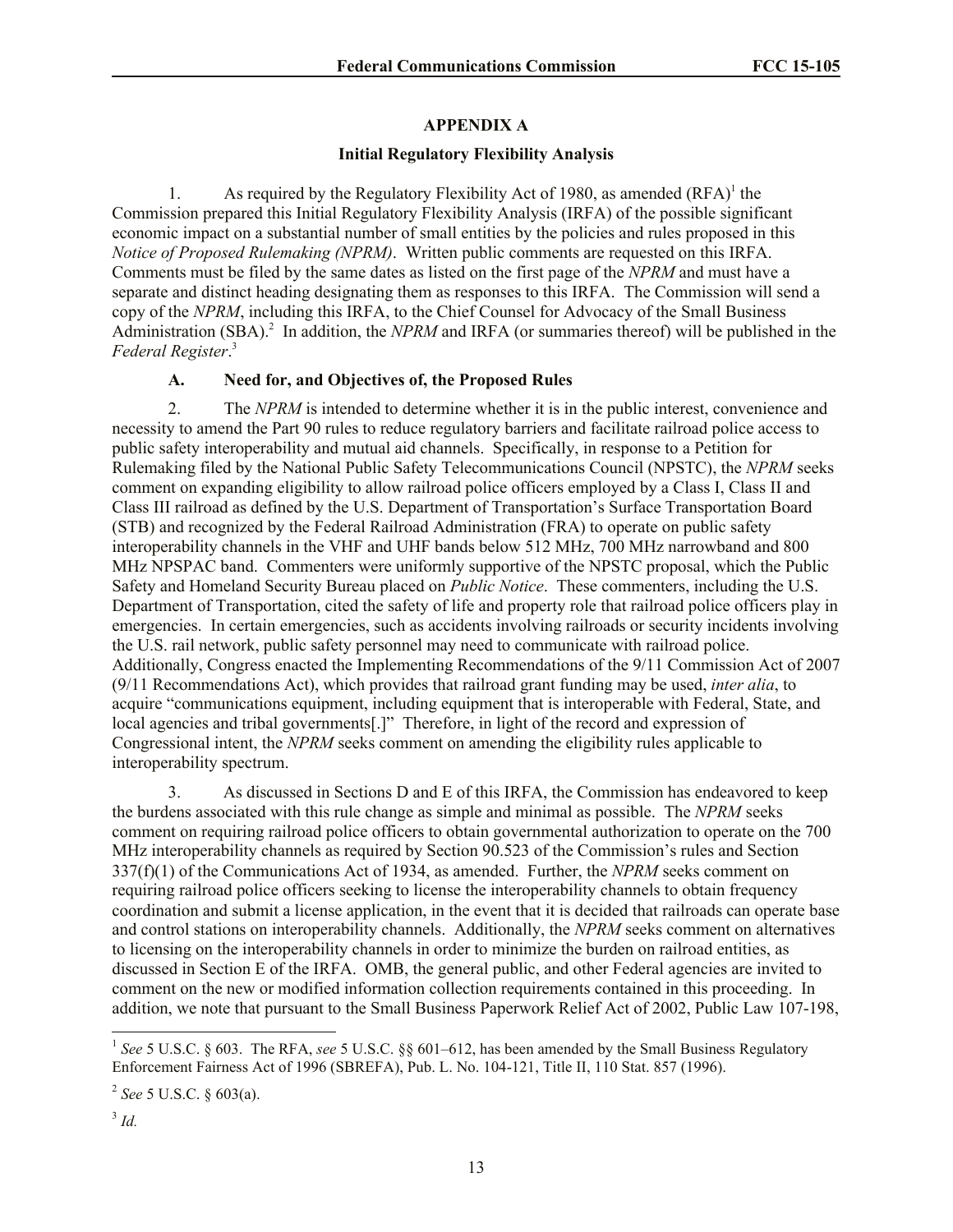*see* 44 U.S.C. 3506(c)(4), we seek specific comment on how the Commission might further reduce the information collection burden for small business concerns with fewer than 25 employees.

4. Finally, we propose to update Sections 90.20 of the Commission's rules to explicitly identify the nationwide interoperability channels to facilitate interoperability among Federal, State, Local, Tribal and Railroad Police entities. The Commission concludes that it is necessary to eliminate uncertainty and to codify the flexible licensing approach concerning the use of all the public safety interoperability channels. These proposed actions are taken under Sections 1, 2, 4(i), 4(j), 301, 303, 316, and 337 of the Communications Act of 1934, as amended, 47 U.S.C. §§ 151, 152, 154(i), 154(j), 301, 303, 316, and 337.

# **B. Estimate of the Number of Small Entities To Which the Proposed Rules Will Apply**

5. The RFA directs agencies to provide a description of and, where feasible, an estimate of the number of small entities that may be affected by the proposed rules, if adopted.<sup>4</sup> The RFA generally defines the term "small entity" as having the same meaning as the terms "small business," "small organization," and "small governmental jurisdiction."<sup>5</sup> "Small governmental jurisdiction" generally means "governments of cities, counties, towns, townships, villages, school districts, or special districts, with a population of less than 50,000." The official count of local governments in the United States for 2012 was 90,056, comprising 38,910 general-purpose governments and 51,146 special-purpose governments. General purpose governments include those classified as counties, municipalities, and townships.<sup>6</sup> For this category, census data for 2012 shows that there were approximately 37,132 counties, cities and towns that have populations of fewer than  $50,000$ .<sup>7</sup> In addition, the term "small business" has the same meaning as the term "small business concern" under the Small Business Act.<sup>8</sup> A small business concern is one which: (1) is independently owned and operated; (2) is not dominant in its field of operation; and (3) satisfies any additional criteria established by the  $SBA$ <sup>9</sup> Below, we describe and estimate the number of small entities that may be affected by the rules changes proposed in this *NPRM*.

6. *Private Land Mobile Radio Licensees*. PLMR systems serve an essential role in a range of industrial, business, land transportation, and public safety activities. These radios are used by companies of all sizes operating in all U.S. business categories, and are often used in support of the licensee's primary (non-telecommunications) business operations. Because of the vast array of PLMR users, which includes railroads, the Commission has not developed a small business size standard specifically applicable to PLMR users. The SBA rules, however, contain a definition for Wireless Telecommunications Carriers (except Satellite) which encompasses business entities engaged in radiotelephone communications employing no more than  $1.500$  persons<sup>10</sup> For this category, census data

 $4\overline{5}$  U.S.C. § 603(b)(3).

 $5$  5 U.S.C. § 601(6).

<sup>6</sup> http://www2.census.gov/govs/cog/g12\_org.pdf.

 $^{7}$  http://www.census.gov/govs/cog at Tables 6 (County Governments by Population-Size Group and State: 2012) and 7 (SubCounty General-Purpose Governments by Population-Size Group and State: 2012) (released September 2013).

 $8\,$  5 U.S.C. § 601(3) (incorporating by reference the definition of "small business concern" in 15 U.S.C. § 632). Pursuant to the RFA, the statutory definition of a small business applies "unless an agency, after consultation with the Office of Advocacy of the Small Business Administration and after opportunity for public comment, establishes one or more definitions of such term which are appropriate to the activities of the agency and publishes such definition(s) in the Federal Register." *Id.*

<sup>&</sup>lt;sup>9</sup> Small Business Act, 15 U.S.C. § 632 (1996).

<sup>10</sup> *See* 13 C.F.R. § 121.201, NAICS code 517210.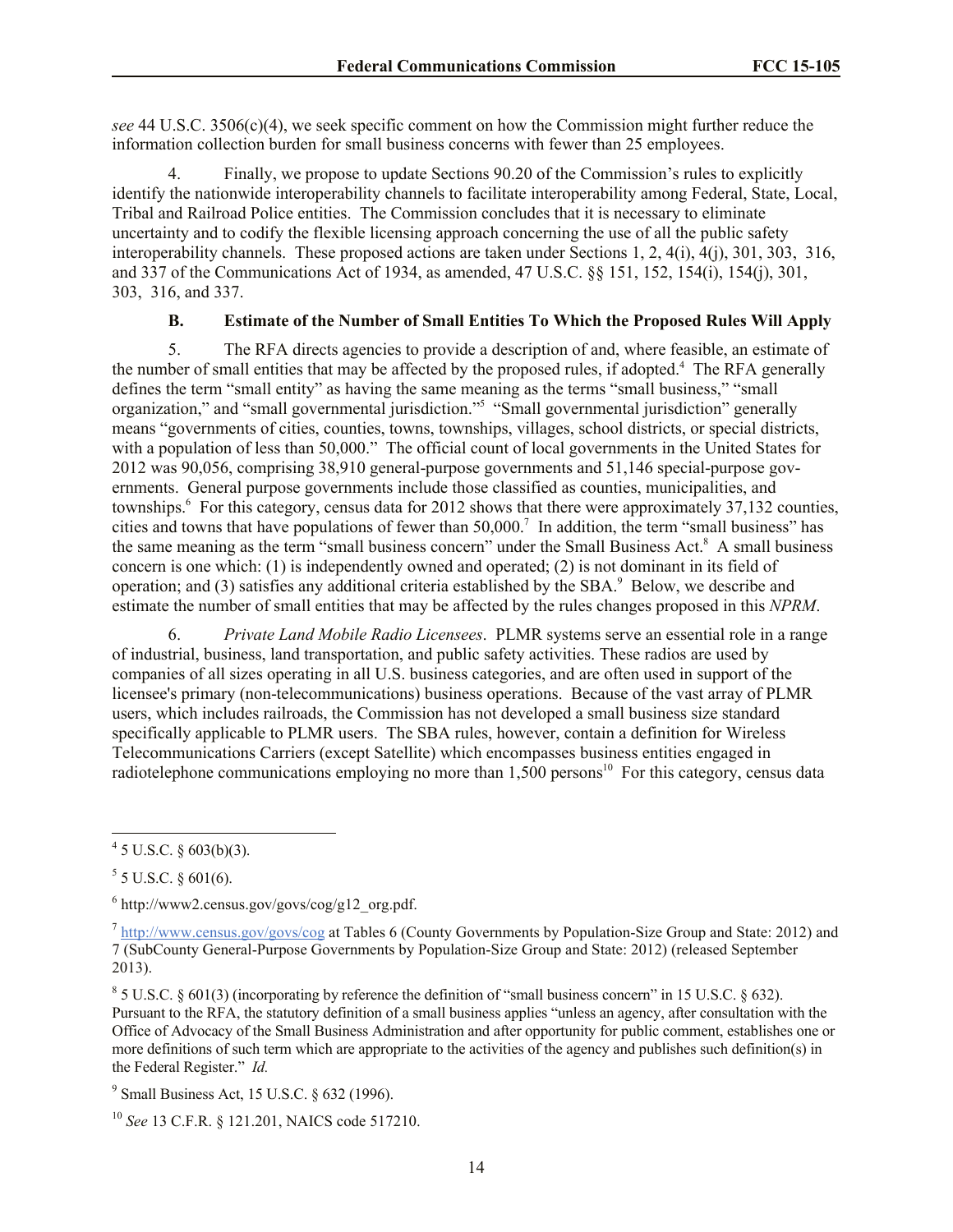for 2007 show that there were  $11,163$  establishments that operated for the entire year.<sup>11</sup> Of this total, 10,791 establishments had employment of 999 or fewer employees and 372 had employment of 1000 employees or more.<sup>12</sup> Under this category and the associated small business size standard, the Commission estimates that the majority of wireless telecommunications carriers (except satellite) are small entities.<sup>13</sup> The Commission, however, does not require PLMR licensees to disclose information about number of employees, so the Commission does not have information that could be used to determine how many PLMR licensees constitute small entities under this definition. We note that PLMR licensees generally use the licensed facilities in support of other business activities, and therefore, it would also be helpful to assess PLMR licensees under the standards applied to the particular industry subsector to which the licensee belongs.<sup>14</sup>

7. *Public Safety Radio Pool Licensees*. As a general matter, Public Safety Radio Pool licensees include police, fire, local government, forestry conservation, highway maintenance, and emergency medical services. Spectrum in the 700 MHz band for public safety services is governed by 47 U.S.C. 337. Non-Federal governmental entities may be eligible licensees for these services. All governmental entities with populations of less than 50,000 fall within the definition of a small entity. According to the Commission's records, there were (1) 1,318 public safety licensees licensed on at least one of the VHF and UHF public safety interoperability channels; (2) 59 public safety licensees licensed on at least one of the narrowband interoperability channels in the public safety band between 764–776 MHz/794–806 MHz; and (3) 4,715 public safety licensees operating in the public safety band between 806-809/851-854 MHz (NPSPAC band). In total there are 6,092 public safety entities, including small governmental jurisdictions, licensed to operate on at least one of the interoperability and mutual aid channels.

8. *Class I, Class II, and Class III Railroads*. NPSTC proposes expanding eligibility to operate on the interoperability channels to include full-time railroad police employed by a Class I, II, or III railroad, as defined by the STB and recognized by the FRA. The SBA stipulates "size standards" for small entities. It provides that the largest a for-profit railroad business firm may be and still be classified as a "small entity" is 1,500 employees for "Line-Haul" railroads, and 500 employees for "Short-Line" railroads.<sup>15</sup> SBA size standards may be altered by Federal agencies in consultation with SBA, and in conjunction with public comment. Pursuant to the authority provided to it by SBA, the FRA has published a final policy, which formally establishes small entities as railroads that meet the line haulage revenue requirements of a "Class III railroad."<sup>16</sup> This threshold is based on the STB's threshold for a

l

<sup>&</sup>lt;sup>11</sup> U.S. Census Bureau, Subject Series: Information, Table 5, "Establishment and Firm Size: Employment Size of Firms for the United States: 2007 NAICS Code 517210" (issued Nov. 2010).

<sup>12</sup>

http://factfinder2.census.gov/faces/tableservices/jsf/pages/productview.xhtml?pid=ECN\_2007\_US\_51SSSZ2&prod Type=table*Id*. Available census data do not provide a more precise estimate of the number of firms that have employment of 1,500 or fewer employees; the largest category provided is for firms with "100 employees or more."

<sup>13</sup>*See* 

*http://factfinder2.census.gov/faces/tableservices/jsf/pages/productview.xhtml?pid=ECN\_2007\_US\_51SSSZ2&prodT ype=table*

<sup>14</sup> *See generally* 13 C.F.R. § 121.201.

<sup>&</sup>lt;sup>15</sup> See 13 C.F.R. § 121.201, NAICS codes 482111 and 482112. Line-haul railroads are primarily engaged in operating railroads for the transport of passengers and/or cargo over a long distance within a rail network. These establishments provide for the intercity movement of trains between the terminals and stations on main and branch lines of a line-haul rail network (except for local switching services). Short-line railroads are primarily engaged in operating railroads for the transport of cargo over a short distance on local rail lines not part of a rail network.

<sup>16</sup> *See* 68 Fed. Reg, 24891 (May 9, 2003).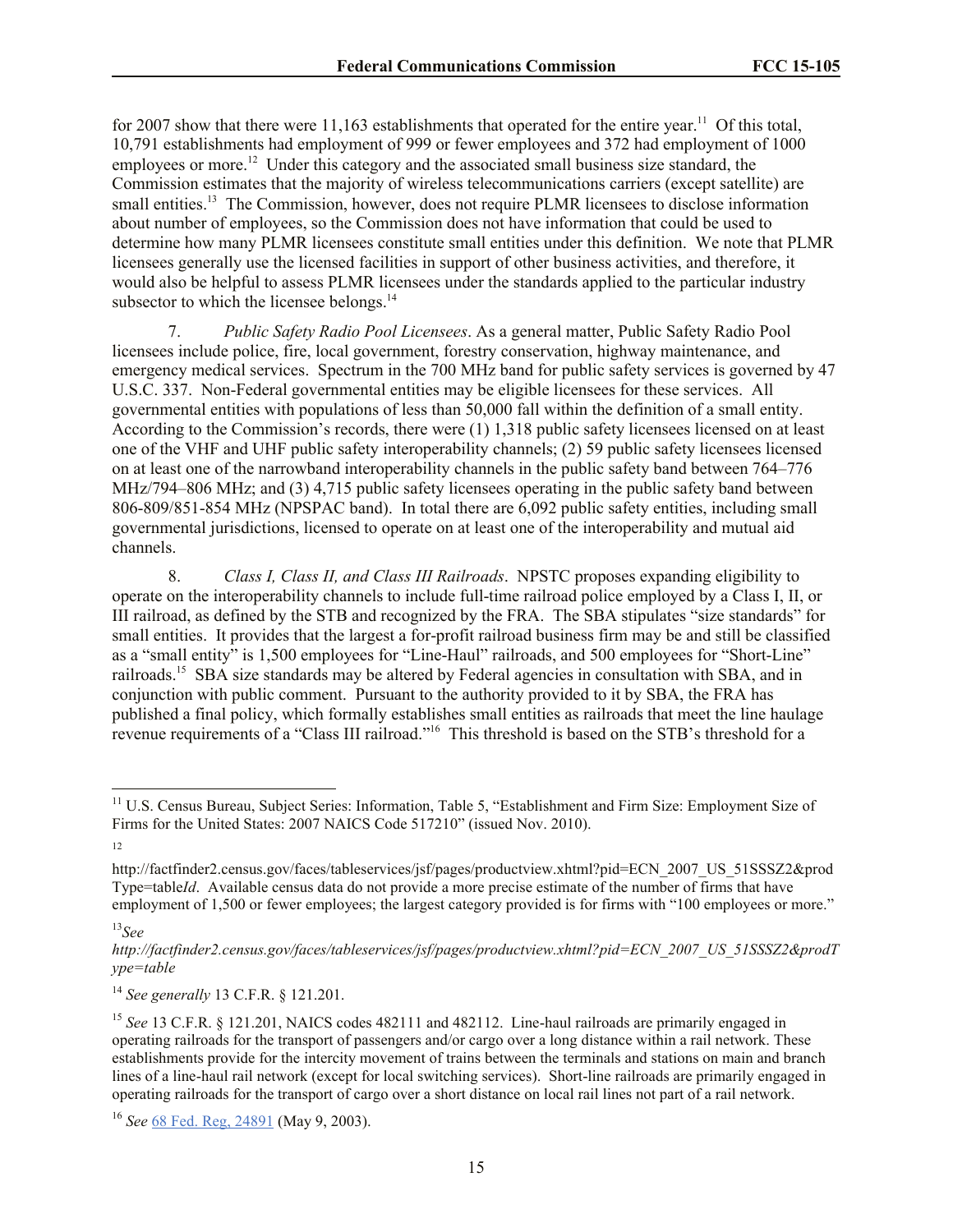Class III railroad carrier, which is adjusted by applying the railroad revenue deflator adjustment.<sup>17</sup> Consistent with FRA's approach, we are using this definition for this rulemaking. Approximately 700 railroads meet the criteria for small entity. We are using this as our estimate of the universe of small entities that could be directly impacted by the proposed rule.

9. The *NPRM* seeks comment on expanding eligibility to operate on the interoperability channels. The primary beneficiaries of this increased flexibility would be railroads, including small railroads, and PLMR licensees, including small governmental jurisdictions, that have a need to interoperate with each other. The FCC notes that the requirement that railroads obtain governmental authorization to operate on the 700 MHz interoperability channels is statutorily required and the Commission is without authority to exempt railroads from this requirement. Additionally, railroad entities may be required to obtain frequency coordination and submit a license application on FCC Form 601 in order to license, construct and operate base and control stations on the interoperability channels. The *NPRM* seeks comment on additional flexibility that may reduce the impact on railroad police officers operating on the interoperability channels. Those alternatives are discussed in Section E.

# **C. Description of Projected Reporting, Recordkeeping, and Other Compliance Requirements**

10. This *NPRM* contains modified information collection requirements subject to the Paperwork Reduction Act of 1995 (PRA), Public Law 104-13. It will be submitted to the Office of Management and Budget (OMB) for review under Section 3507(d) of the PRA. The *NPRM* seeks comment on whether railroad police officers who are certified and/or commissioned as a police officer under the laws of any state, in accordance with the regulations issued by the Secretary of the U.S. Department of Transportation and employed full time as a railroad police officer for a Class I, II, or III railroad, as defined by the U.S. Department of Transportation's Surface Transportation Board and recognized by the Federal Railroad Administration (FRA) should be eligible to operate on the nationwide interoperability and mutual aid channels specified in Sections 90.20 and 90.525 of the Commission's rules. The *NPRM* also seeks comment on alternatives for defining eligible railroad police officers, including expanding the definition to include part-time rail police and Amtrak consistent with FRA regulations. The *NPRM* seeks comment on its tentative conclusion that the definition of railroad police officers established by the Department of Transportation best captures the eligibility criteria for railroad police use of the interoperability and mutual aid channels.

11. The *NPRM* also seeks comment on requiring railroad police officers to obtain governmental authorization to operate on the 700 MHz interoperability channels as required by Section 90.523 of the Commission's rules and Section 337(f)(1) of the Communications Act of 1934, as amended. In accordance with the Paperwork Reduction Act, the Office of Management and Budget (OMB) has already approved the collection of state and local government certifications from non-governmental organizations that seek to operate on the 700 MHz narrowband channels. *See* ICR Reference Number: 201403-3060-018, OMB Control No. 3060-0805. The nationwide interoperability and mutual aid channels are designed to meet a variety of public safety interoperability needs, but railroad entities have traditionally been licensed in the Industrial/Land Transportation/Business spectrum bands and thus have not been subject to the licensing requirements applicable to the interoperability and mutual aid channels. We do not propose to change the wording of the OMB-approved collection in any material or substantive manner, but we do seek to determine whether railroad police meet the statutory eligibility criteria to operate on the 700 MHz interoperability channels. If so, then only the number of respondents would change as we would expect that railroad police officers will comply with these existing statutory requirements and regulations, which are the minimum necessary to ensure effective use of the spectrum and to minimize interference potential to public safety entities, including State, local and tribal governments. Thus, requiring railroad police to obtain governmental authorization in order to operate on

l <sup>17</sup> *See* 49 CFR Part 1201.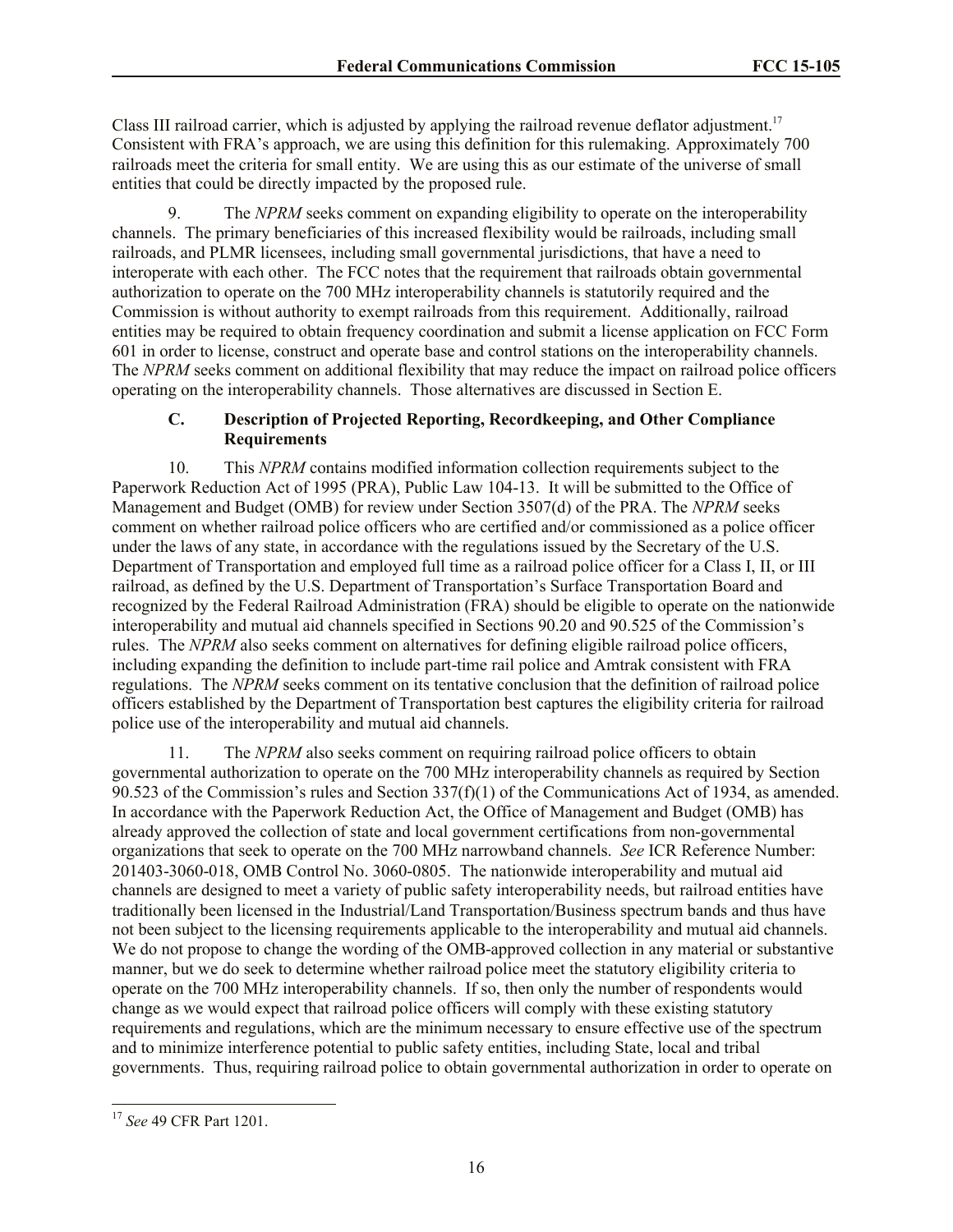the 700 MHz interoperability channels would increase the number of respondents by approximately 763 entities. *See* ICR Reference Number: 201308-2130-009, OMB Control No. 2130-0537.

12. The *NPRM* also seeks comment on licensing base and control stations on the interoperability and mutual aid channels. The *NPRM* notes that licensing base and controls stations would require frequency coordination (*e.g.* railroad police officers would be required to submit a license application on Form 601 demonstrating evidence of frequency coordination). Similarly, mobile-only authorizations require frequency coordination and submission of FCC form 601. Railroad entities seeking licenses in the Industrial Land Transportation and Business Pool are required to obtain coordination from certain frequency coordinators as specified in Section 90.35 of the Commission's rules. However, the interoperability and mutual aid channels are subject to frequency coordination from the four certified public safety frequency coordinators as specified in Section 90.20(c). OMB has already approved the information collection requirements, including frequency coordination requirement associated with Form 601. *See* ICR Reference Number: 201311-3060-018, OMB Control No. 3060-0798. We do not propose any substantive or material changes to the wording of the existing information collection. Instead, if we amend to rules to allow railroad police officers to license the interoperability and mutual aid channels, then the number of respondents subject to the existing information collections would increase by approximately 763 entities.

13. Additionally, the *NPRM* notes that the 700 MHz interoperability channels are administered by State entities and/or regional planning committees. OMB has already approved the information collections associated with obtaining State/RPC concurrence to operate on the 700 MHz interoperability channels. *See* ICR Reference Number: 201404-3060-023, OMB Control No. 3060-1198. We do not propose any substantive or material changes to the wording of this existing information collection but if we allow railroad police to operate on these interoperability channels, then the number of respondents subject to the existing information collections would increase by approximately 763 entities.

14. The *NPRM* also seeks comment on less burdensome alternatives to licensing, constructing and operating base stations on the interoperability and mutual aid channels. Specifically, the *NPRM* seeks comment on allowing railroad police officers to (1) operate mobile stations on these channels under a "blanket" licensing approach or (2) allowing public safety licensees to share their facilities with railroad police pursuant to a sharing agreement. With regard to blanket licensing, we would essentially clarify that Section 90.421 permits railroad police to operate mobile stations so long as their employer holds a PLMR license and therefore would not impose any new or modified information collections requirements. However, allowing public safety entities to "share" their facilities with railroad police would require reducing such an arrangement into writing as required by Section 90.179. OMB has already approved the information collection requirements in Section 90.179 and we do not propose any substantive or material changes to the wording of the existing information collection. *See* ICR Reference Number: 200111-3060-016, OMB Control No. 3060-0262. If we amend the eligibility rules, then the number of respondents would increase by approximately 763 entities.

15. The Commission believes that applying the same information collection rules equally to public safety and railroad police entities in this context will promote interoperability and advance Congressional objectives. The Commission does not believe that the costs and/or administrative burdens associated with the rules will unduly burden small entities. The rule revisions the Commission proposes should benefit public safety and railroad police entities by giving them more flexibility, and more options for gaining access to interoperability and mutual aid spectrum. As noted above, the FCC invites comment on these new or modified information collection requirements.

16. Finally, the rule amendment proposed relative to Section 90.20(i) has been analyzed with respect to the Paperwork Reduction Act of 1980 and found to contain no new or modified form, information collection and/or record keeping, labeling, disclosure, or record retention requirements; and will not increase burden hours imposed on the public.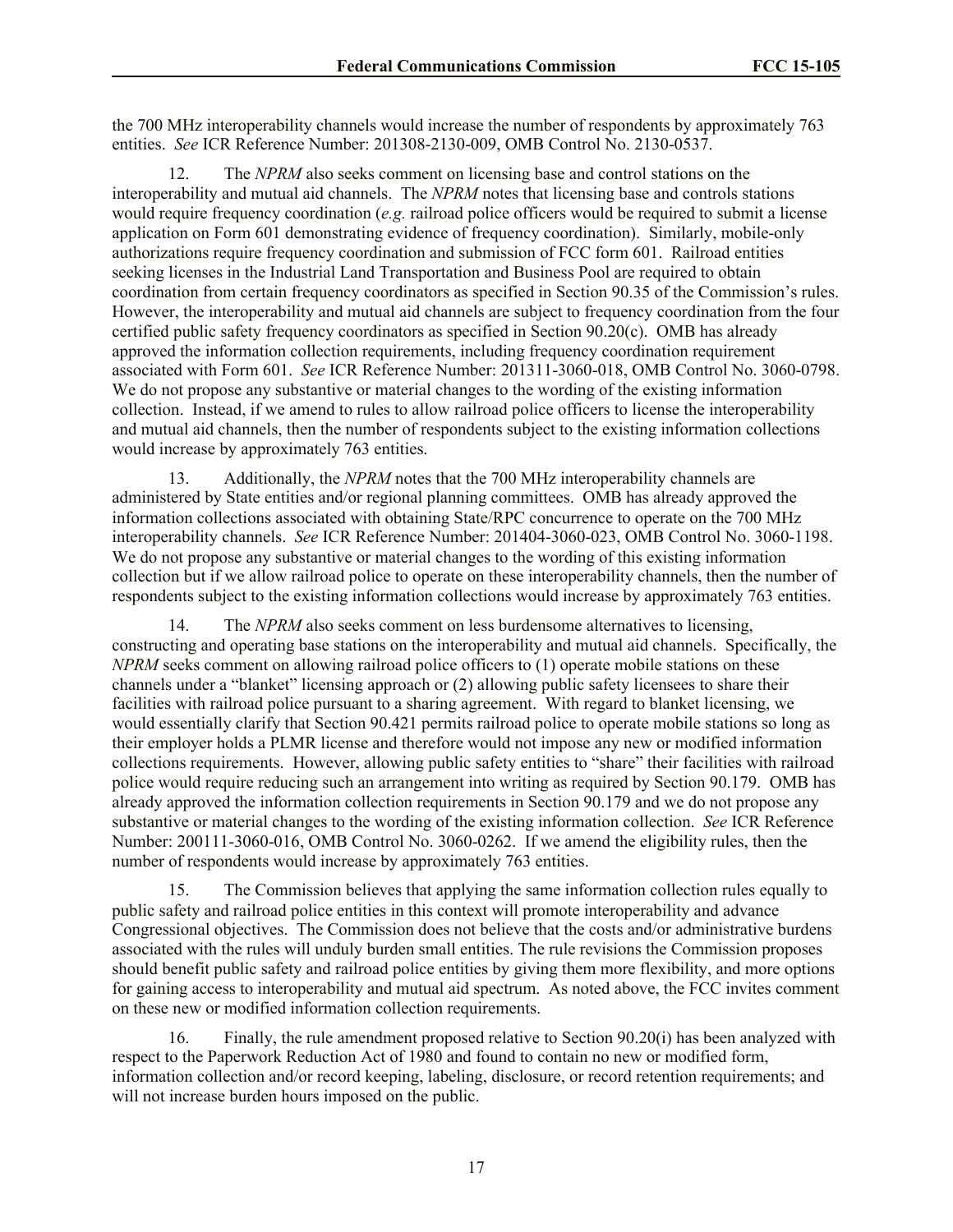# **D. Steps Taken To Minimize Significant Economic Impact on Small Entities, and Significant Alternatives Considered**

17. The RFA requires an agency to describe any significant, specifically small business, alternatives that it has considered in reaching its proposed approach, which may include the following four alternatives (among others): (1) the establishment of differing compliance or reporting requirements or timetables that take into account the resources available to small entities; (2) the clarification, consolidation, or simplification of compliance and reporting requirements under the rule for small entities; (3) the use of performance rather than design standards; and (4) an exemption from coverage of the rule, or any part thereof for small entities.<sup>18</sup> We have evaluated our proposals in this *NPRM* in the context of small business entities and find no alternatives, to the benefit of small entities that would achieve our goals of facilitating interoperability between public safety entities and railroad police officers and efficient use of nationwide interoperability spectrum. Additionally, this *NPRM* proposes rules that are deregulatory in nature and consistent with Federal railroad interoperability mandates. Accordingly, the proposed rule changes minimize any significant economic impact on small entities.

18. The *NPRM* also seeks comment on four alternatives that may minimize the impact on small entities, including small railroads. First, the *NPRM* seeks comment on issuing a mobile-only license that would allow railroad police officers to operate mobiles on the interoperability channels without having to construct and operate base and control stations. Second, the *NPRM* seeks comment on "blanket licensing", an approach that would allow railroad police officers to operate on the interoperability channels provided their railroad employer already holds a license for PLMR spectrum. Third, the *NPRM* seeks comment on amending Section 90.421 of the Commission's rules to allow railroad police officers to operate mobiles under the license of public safety licensees. Fourth, the *NPRM* seeks comment on amending Section 90.179 to allow public safety entities to "share" their facilities with railroad police. Any significant alternative presented in the comments will be considered.

19. Finally, we propose to amend Section 90.20 of the Commission's rules to explicitly identify the nationwide interoperability channels *i.e.* the VHF, UHF and 700 MHz interoperability channels, and on the 800 MHz mutual aid channels. We believe that flexible licensing policies are necessary to encourage the use of the most spectrally efficient technology to meet user-defined needs. Recognizing the budgetary constraints that small public safety entities face, we seek to make explicit in the Commission's rules the flexible licensing approach that the Commission previously adopted for all of the public safety interoperability channels.

# **F. Rules that May Duplicate, Overlap, or Conflict With the Proposed Rules**

20. None.

l  $18$  5 U.S.C. § 603(c)(1)-(4).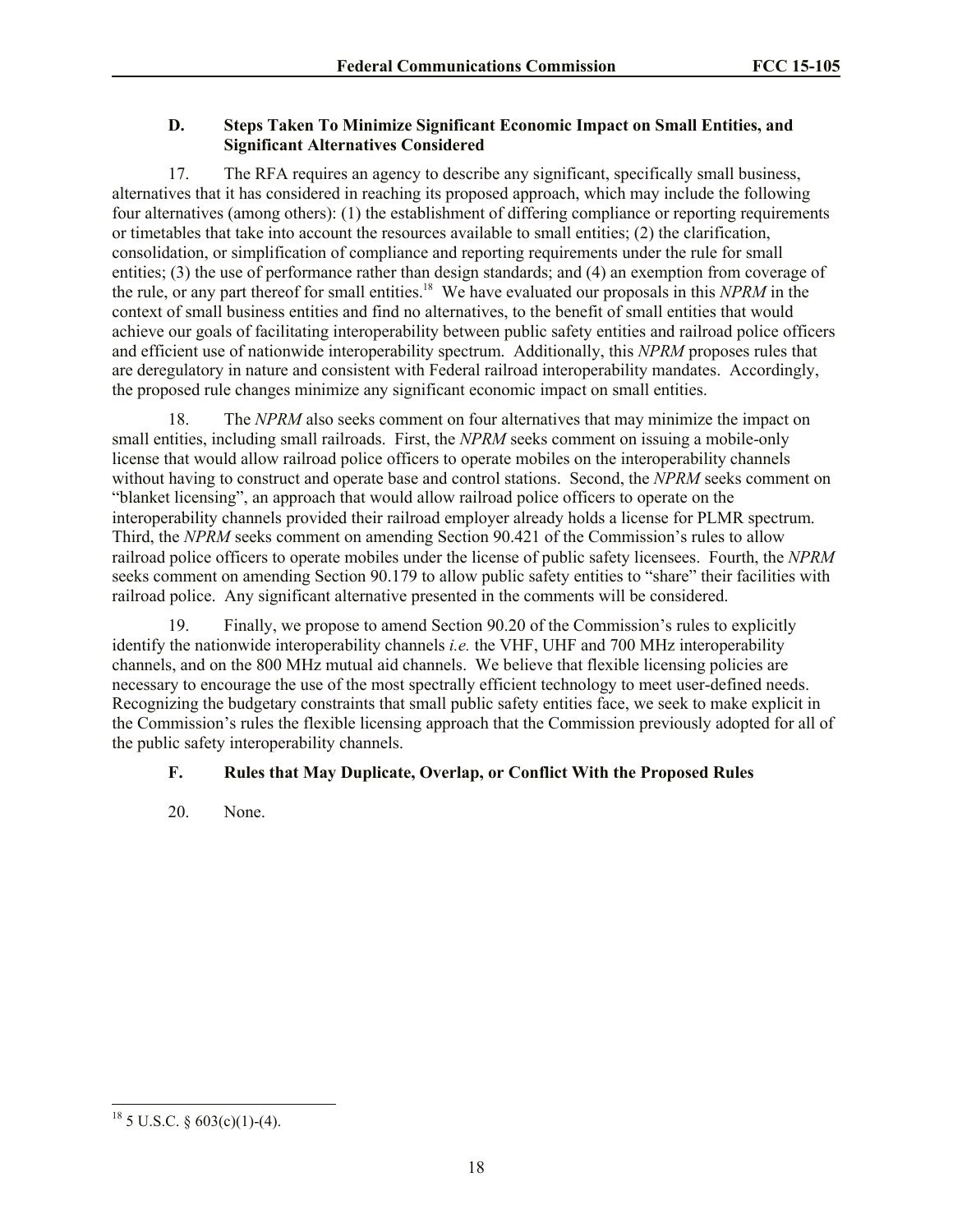# **APPENDIX B**

#### **Proposed Rules**

Chapter 1 of Title 47 of the Code of Federal Regulations is proposed to be amended as follows:

#### **Part 90 – Private Land Mobile Radio Services**

1. The authority citation for Part 90 continues to read as follows:

AUTHORITY: Sections 4(i), 11, 303(g), 303(r), and 332(c)(7) of the Communications Act of 1934, as amended, 47 U.S.C. 154(i), 161, 303(g), 303(r), 332(c)(7).

**\*\*\***

2. Section 90.20 is proposed to be amended by adding paragraphs  $(a)(2)(xiv)$  and (i) as follows:

\*\*\*

 $(a)(2)(xiv)$  Railroad police officers are a class of users eligible to operate on the nationwide interoperability and mutual aid channels listed in 90.20(i). Eligible users include part time railroad police officers and Amtrak employees who qualify as railroad police officers under this subsection. Railroads and railroad police departments may obtain licenses for the nationwide interoperability and mutual aid channels of behalf of railroad police officers in their employ. Additionally, railroad police officers may be authorized to operate on interoperability and mutual aid channels if their employer holds a Private Land Mobile Radio (PLMR) license of any radio category, including Industrial/Business (I/B).

(a) Railroad police officer means peace officer who is commissioned in his or her state of legal residence or state of primary employment and employed by a railroad to enforce state laws for the protection of railroad property, personnel, passengers, and/or cargo.

(b) Commissioned means that a state official has certified or otherwise designated in writing a railroad employee as qualified under the licensing requirements of that state to act as a railroad police officer in that state.

(c) Property means rights-of-way, easements, appurtenant property, equipment, cargo, facilities, and buildings and other structures owned, leased, operated, maintained, or transported by a railroad.

#### \*\*\*

(i) Nationwide Interoperability Channels. The nationwide interoperability channels are listed below for the VHF, UHF, 700 MHz and 800 MHz bands. (*See* §§ 90.20(d)(80), 90.531(b)(1), 90.617(a)(1) and 90.720 ). Any licensee holding a Part 90 public safety license may operate hand-held and vehicular mobile units on these channels without needing a separate authorization. Base stations or control stations operating on these channels must be licensed separately:

| VHF Interoperability Channel (MHz)   | <b>Purpose</b> |
|--------------------------------------|----------------|
| $151.1375 \text{ MHz}$ (base/mobile) | Tactical       |
| 154.4525 MHz (base/mobile)           | Tactical       |
| 155.7525 MHz (base/mobile)           | Calling        |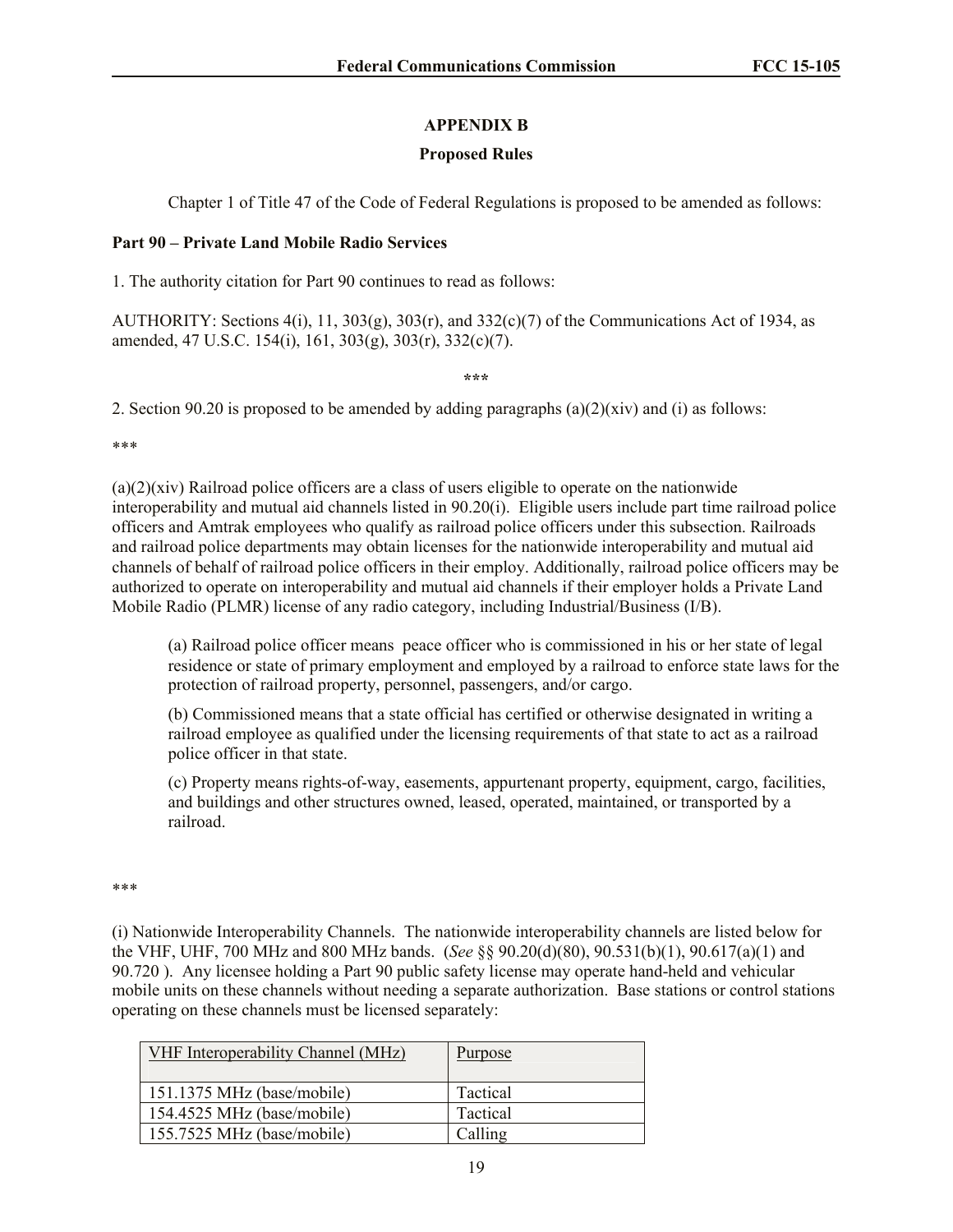| 158.7375 MHz (base/mobile) | Tactical |
|----------------------------|----------|
| 159.4725 MHz (base/mobile) | Tactical |

| <b>VHF Mutual Aid Channel (MHz)</b> | <u>Purpose</u> |
|-------------------------------------|----------------|
| 220.8025 MHz (base/mobile)          | Tactical       |
| 220.8075 MHz (base/mobile)          | Tactical       |
| 220.8125 MHz (base/mobile)          | Tactical       |
| 220.8175 MHz (base/mobile)          | Tactical       |
| 220.8225 MHz (base/mobile)          | Tactical       |
| 220.8275 MHz (base/mobile)          | Tactical       |
| 220.8325 MHz (base/mobile)          | Tactical       |
| 220.8375 MHz (base/mobile)          | Tactical       |
| 220.8425 MHz (base/mobile)          | Tactical       |
| 220.8475 MHz (base/mobile)          | Tactical       |

| UHF Interoperability Channel (MHz)                  | Purpose  |
|-----------------------------------------------------|----------|
| 453.2125 MHz (base/mobile)<br>458.2125 MHz (mobile) | Calling  |
| 453.4625 MHz (base/mobile)<br>458.4625 MHz (mobile) | Tactical |
| 453.7125 MHz (base/mobile)<br>458.7125 MHz (mobile) | Tactical |
| 453.8625 MHz (base/mobile)<br>458.8625 MHz (mobile) | Tactical |

| 700 MHz Interoperability Channel (MHz) | Purpose  |
|----------------------------------------|----------|
|                                        |          |
| 769.14375 MHz (base/mobile)            | Tactical |
| 799.14375 MHz (mobile)                 |          |
| 769.24375 MHz (base/mobile)            | Calling  |
| 799.24375 MHz (mobile)                 |          |
| 769.39375 MHz (base/mobile)            | Tactical |
| 769.39375 MHz (mobile)                 |          |
| 769.49375 MHz (base/mobile)            | Tactical |
| 799.49375 MHz (mobile)                 |          |
| 769.64375 MHz (base/mobile)            | Tactical |
| 799.64375 MHz (mobile)                 |          |
| 769.74375 MHz (base/mobile)            | Tactical |
| 799.74375 MHz (mobile)                 |          |
| 769.99375 MHz (base/mobile)            | Tactical |
| 799.99375 MHz (mobile)                 |          |
| 770.14375 MHz (base/mobile)            | Tactical |
| 800.14375 MHz (mobile)                 |          |
| 770.24375 MHz (base/mobile)            | Tactical |
| 800.24375 MHz (mobile)                 |          |
| 770.39375 MHz (base/mobile)            | Tactical |
| 800.39375 MHz (mobile)                 |          |
| 770.49375 MHz (base/mobile)            | Tactical |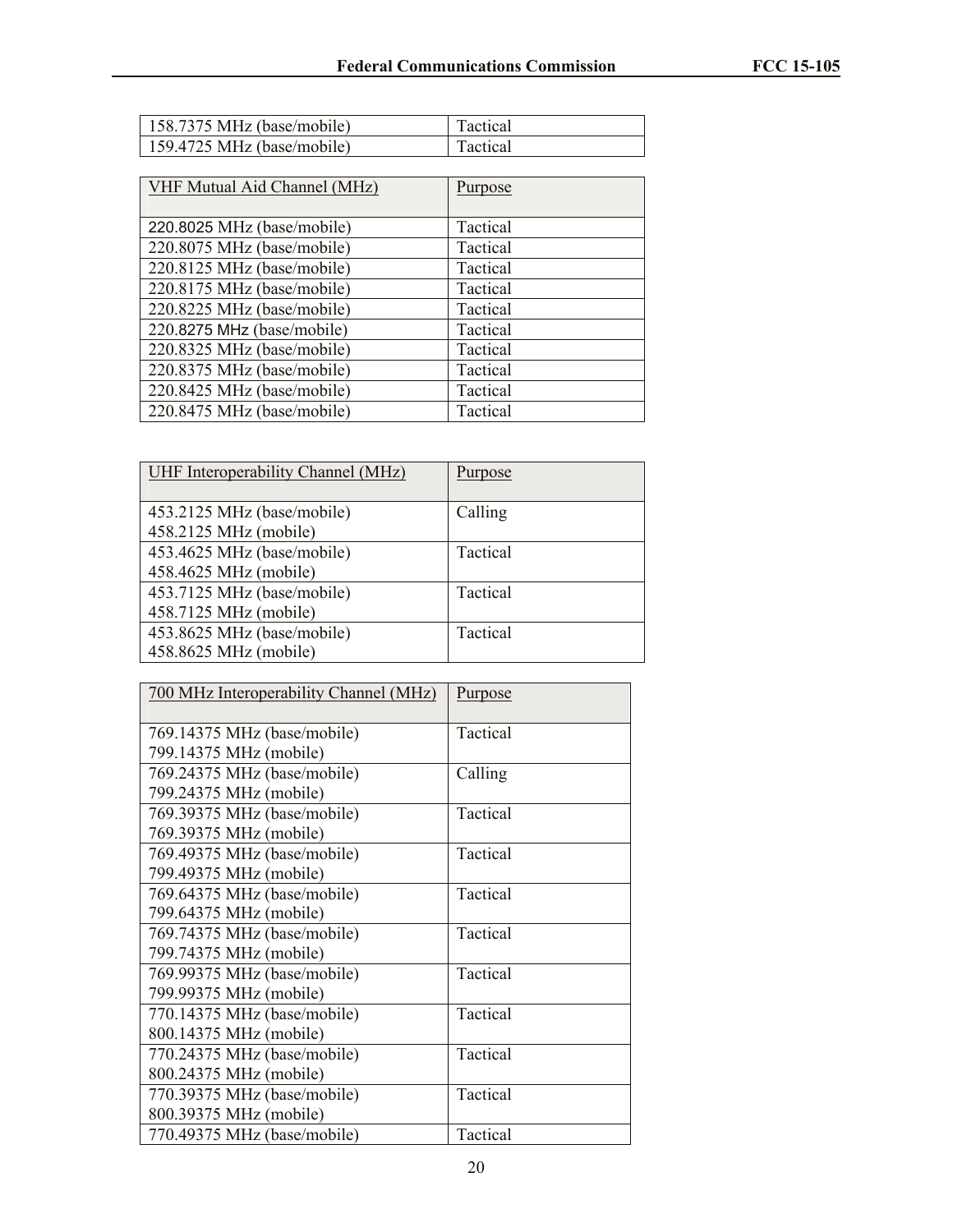| 800.49375 MHz (mobile)      |          |
|-----------------------------|----------|
| 770.64375 MHz (base/mobile) | Tactical |
| 800.64375 MHz (mobile)      |          |
| 770.89375 MHz (base/mobile) | Tactical |
| 800.89375 MHz (mobile)      |          |
| 770.99375 MHz (base/mobile) | Tactical |
| 800.99375 MHz (mobile)      |          |
| 773.00625 MHz (base/mobile) | Tactical |
| 803.00625 MHz (mobile)      |          |
| 773.10625 MHz (base/mobile) | Tactical |
| 803.10625 MHz (mobile)      |          |
| 773.25625 MHz (base/mobile) | Calling  |
| 803.25625 MHz (mobile)      |          |
| 773.35625 MHz (base/mobile) | Tactical |
| 803.35625 MHz (mobile)      |          |
| 773.50625 MHz (base/mobile) | Tactical |
| 803.50625 MHz (mobile)      |          |
| 773.60625 MHz (base/mobile) | Tactical |
| 803.60625 MHz (mobile)      |          |
| 773.75625 MHz (base/mobile) | Tactical |
| 803.75625 MHz (mobile)      |          |
| 773.85625 MHz (base/mobile) | Tactical |
| 803.85625 MHz (mobile)      |          |
| 774.00625 MHz (base/mobile) | Tactical |
| 804.00625 MHz (mobile)      |          |
| 774.10625 MHz (base/mobile) | Tactical |
| 804.10625 MHz (mobile)      |          |
| 774.25625 MHz (base/mobile) | Tactical |
| 804.25625 MHz (mobile)      |          |
| 774.35625 MHz (base/mobile) | Tactical |
| 804.35625 MHz (mobile)      |          |
| 774.50625 MHz (base/mobile) | Tactical |
| 804.50625 MHz (mobile)      |          |
| 774.60625 MHz (base/mobile) | Tactical |
| 804.60625 MHz (mobile)      |          |
| 774.85625 MHz (base/mobile) | Tactical |
| 804.85625 MHz (mobile)      |          |

| 800 MHz Mutual Aid Channel (MHz) | Purpose  |
|----------------------------------|----------|
|                                  |          |
| 851.0125 MHz (base/mobile)       | Calling  |
| 806.0125 MHz (mobile)            |          |
| 851.5125 MHz (base/mobile)       | Tactical |
| 806.5125 MHz (mobile)            |          |
| 852.0125 MHz (base/mobile)       | Tactical |
| 807.0125 MHz (mobile)            |          |
| 852.5125 MHz (base/mobile)       | Tactical |
| 807.0125 MHz (mobile)            |          |
| 853.0125 MHz (base/mobile)       | Tactical |
| 808.0125 MHz (mobile)            |          |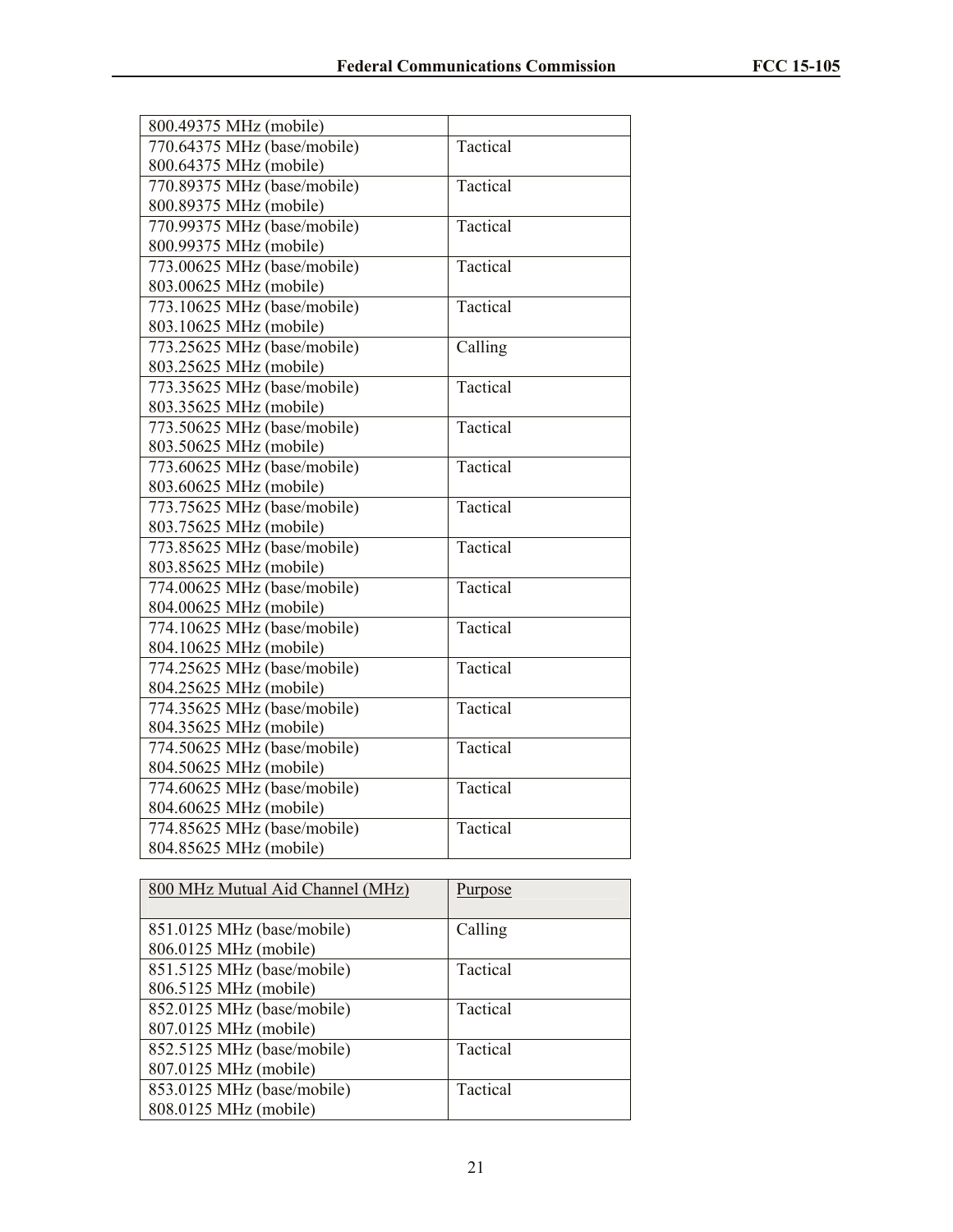#### **\*\*\***

2. Section 90.720 is proposed to be amended by revising paragraphs (a); (a)(2) and (b) as follows:

#### **A. §90.720 Channels available for public safety/mutual aid.**

(a) Part 90 licensees who meet the eligibility criteria of  $\S$ §90.20(a)(1), 90.20(a)(2)(i), 90.20(a)(2)(ii), 90.20(a)(2)(iii), 90.20(a)(2)(iv), 90.20(a)(2)(vii), 90.20(a)(2)(ix), 90.20(a)(2)(xiii) or 90.20(a)(2)(xiv) are authorized by this rule to use mobile and/or portable units on Channels 161-170 throughout the United States, its territories, and possessions to transmit:

#### \*\*\*\*\*

(2) Communications to facilitate interoperability among entities eligible under  $\S$ §90.20(a)(1), 90.20(a)(2)(i), 90.20(a)(2)(ii), 90.20(a)(2)(iii), 90.20(a)(2)(iv), 90.20(a)(2)(vii), 90.20(a)(2)(ix), 90.20(a)(2)(xiii) and  $90.20(a)(2)(xiv)$ ; or

\*\*\*\*\*

(b) Any Government entity and any non-Government entity eligible to obtain a license under §§90.20(a)(1), 90.20(a)(2)(i), 90.20(a)(2)(ii), 90.20(a)(2)(iii), 90.20(a)(2)(iv), 90.20(a)(2)(vii),  $90.20(a)(2)(ix)$ ,  $90.20(a)(2)(xiii)$  or  $90.20(a)(2)(xiv)$  is also eligible to obtain a license for base/mobile operations on Channels 161 through 170. Base/mobile or base/portable communications on these channels that do not relate to the immediate safety of life or to communications interoperability among the above-specified entities, may only be conducted on a secondary non-interference basis to such communications.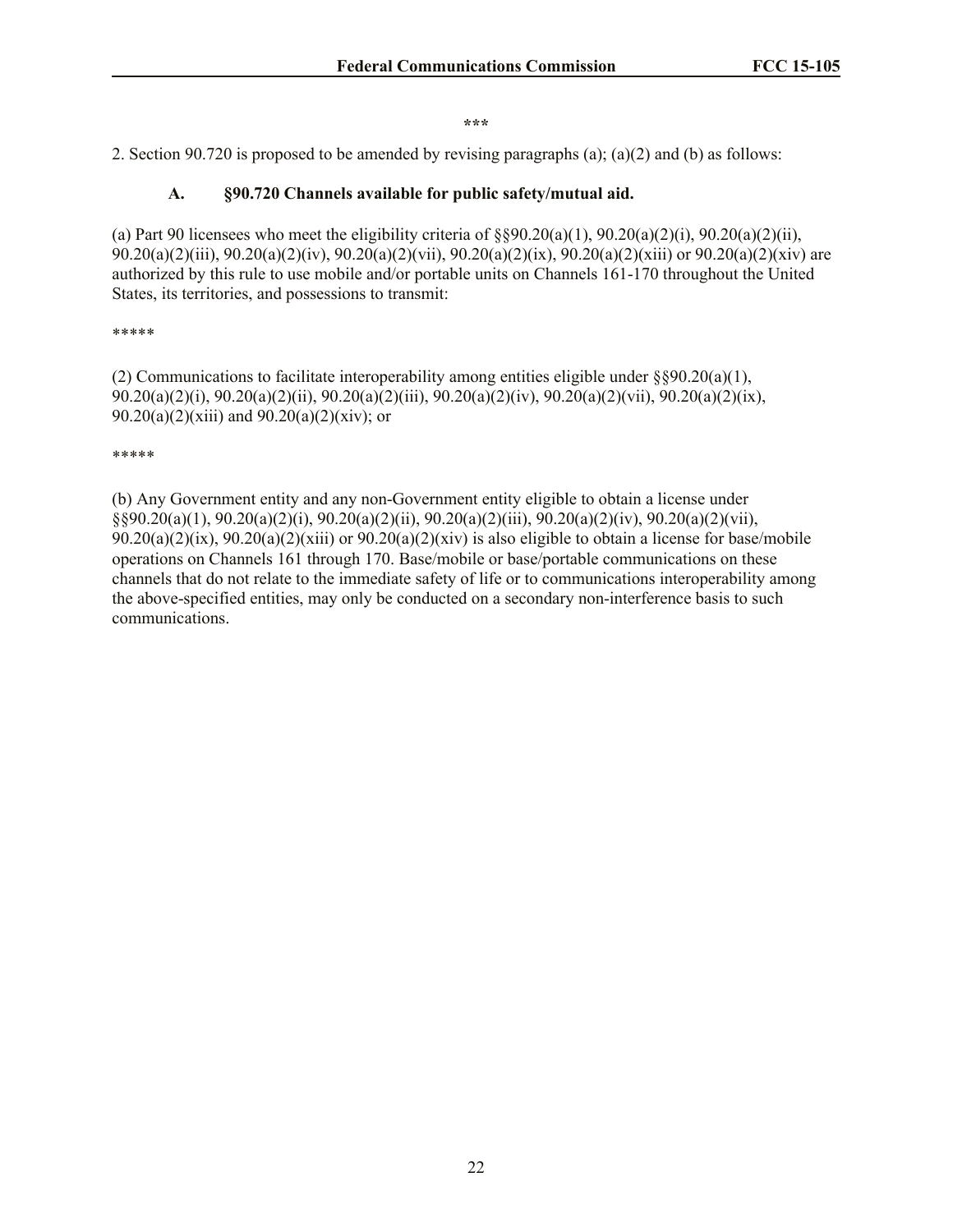# **APPENDIX C**

# **List of Commenters**

## **I. COMMENTS**

Adrian & Blissfield Railroad Company American Short Line and Regional Railroad Association Association of American Railroads Benjamin Black Motorola Solutions, Inc. U.S. Department of Transportation and Federal Railroad Administration

#### **II. REPLY COMMENTS** None

**III.** *EX PARTE* **FILINGS** None